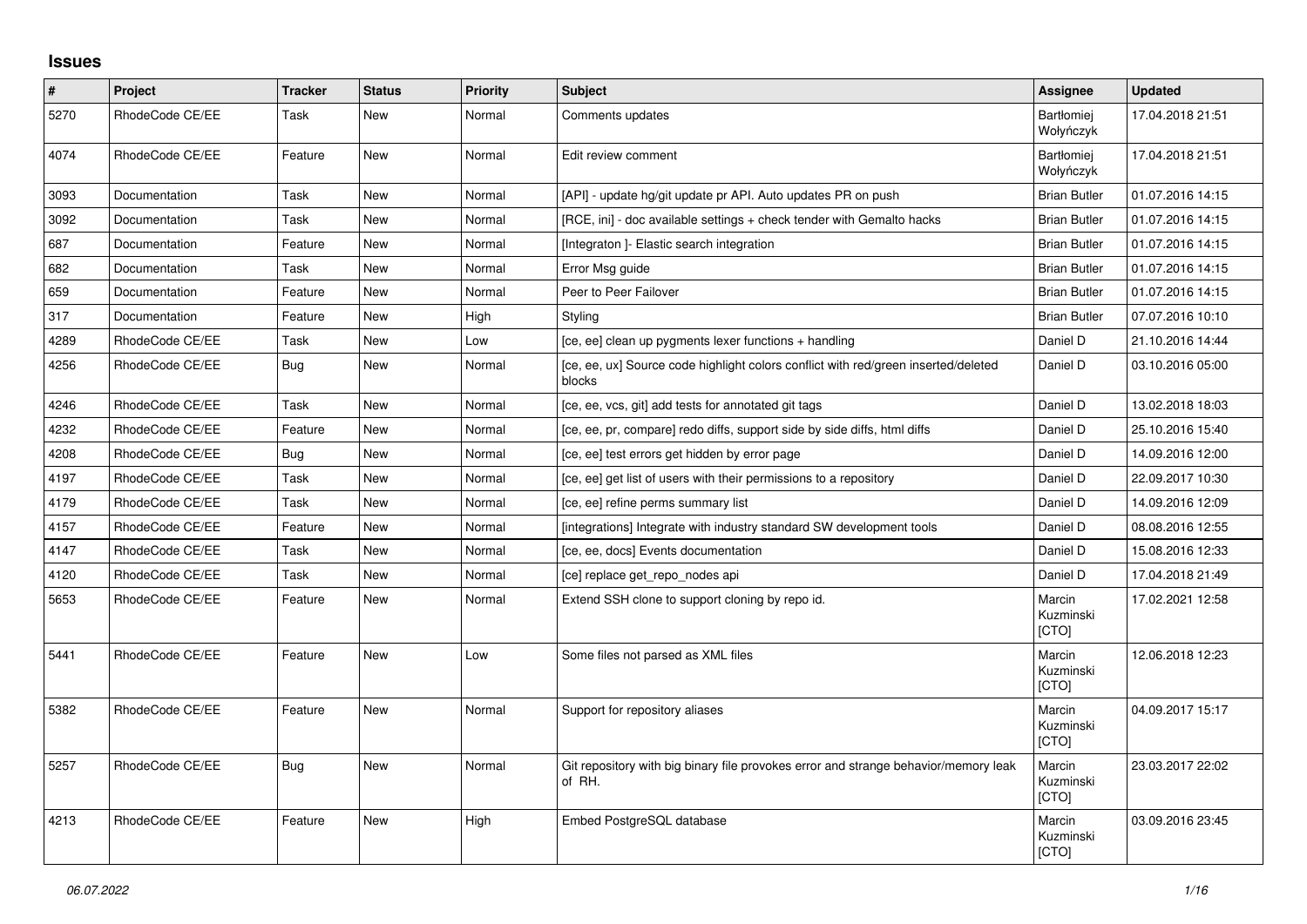| $\#$ | Project              | Tracker    | <b>Status</b> | <b>Priority</b> | <b>Subject</b>                                                                                           | Assignee                     | <b>Updated</b>   |
|------|----------------------|------------|---------------|-----------------|----------------------------------------------------------------------------------------------------------|------------------------------|------------------|
| 4000 | RhodeCode CE/EE      | Feature    | New           | Normal          | Make compare more functional                                                                             | Marcin<br>Kuzminski<br>[CTO] | 18.11.2017 19:11 |
| 3483 | RhodeCode CE/EE      | Bug        | New           | Normal          | oauth: disable 3rd party registration if RhodeCode registration is disabled                              | Marcin<br>Kuzminski<br>[CTO] | 13.04.2016 12:13 |
| 4052 | RhodeCode Appenlight | Task       | New           | Normal          | release fixes                                                                                            | <b>Marcin Lulek</b>          | 29.06.2016 12:14 |
| 4234 | RhodeCode CE/EE      | Task       | New           | Normal          | prepare and test RhodeCode VM image for AWS                                                              | Marcin Lulek                 | 11.07.2017 13:32 |
| 5548 | RhodeCode CE/EE      | Feature    | New           | Normal          | Initial Search API                                                                                       | Peter Colledge               | 07.07.2019 22:21 |
| 5553 | RhodeCode CE/EE      | Bug        | New           | Normal          | Exceptions Tracker - Exception ID: 140095575901360 after upgrade to the lastes<br>version                | Thierry<br>Wynsdau           | 10.07.2019 10:33 |
| 5683 | Documentation        | Support    | New           | Low             | Schemas (Structured Data) Snippets                                                                       | <b>Today Deals</b>           | 06.07.2022 07:19 |
| 5628 | Documentation        | <b>Bug</b> | <b>New</b>    | Normal          | Problems with SSH Connection docs                                                                        |                              | 06.05.2022 21:14 |
| 5627 | Documentation        | <b>Bug</b> | New           | Normal          | Immediate re-run of rhodecode-index throws warnings on some repos (and suggests<br>rebuild from scratch) |                              | 02.07.2020 19:41 |
| 5625 | Documentation        | <b>Bug</b> | New           | Normal          | Feedback on RhodeCode Full-text search docs                                                              |                              | 02.07.2020 19:22 |
| 5598 | Documentation        | <b>Bug</b> | New           | Low             | Typo in force delete command                                                                             |                              | 19.03.2020 20:10 |
| 5591 | Documentation        | Support    | <b>New</b>    | Normal          | documentation typo                                                                                       |                              | 04.02.2020 19:43 |
| 5551 | Documentation        | Bug        | New           | Normal          | Mention LargeFile and LFS in the Backup page                                                             |                              | 21.04.2019 20:58 |
| 5529 | Documentation        | Support    | New           | Normal          | Documentation does not detail watched repositories                                                       |                              | 07.02.2019 00:16 |
| 5439 | Documentation        | Bug        | New           | Low             | JIRA Integration description: Wrong sample link                                                          |                              | 14.02.2018 14:25 |
| 5348 | Documentation        | Bug        | New           | Normal          | Uninstall documentaion missing some steps                                                                |                              | 06.07.2017 10:25 |
| 5347 | Documentation        | Bug        | New           | Normal          | Post Install steps should include Apache or Nginx setup.                                                 |                              | 06.07.2017 10:23 |
| 5248 | Documentation        | Bug        | New           | Normal          | Installation of rhodecode-tools                                                                          |                              | 16.03.2017 16:35 |
| 5237 | Documentation        | Support    | New           | Normal          | documentation for DR                                                                                     |                              | 06.03.2017 23:34 |
| 737  | Documentation        | Task       | New           | Normal          | What is an extra field and how do you add it?                                                            |                              | 01.07.2016 14:15 |
| 5342 | RhodeCode Appenlight | <b>Bug</b> | New           | Low             | Broken link [Applications Modify application]                                                            |                              | 21.06.2017 21:21 |
| 4220 | RhodeCode Appenlight | Feature    | New           | Low             | Search params allow sorting of result.                                                                   |                              | 06.09.2016 16:33 |
| 4071 | RhodeCode Appenlight | Feature    | New           | Normal          | Allow for easy out-out of assigned permissions                                                           |                              | 05.07.2016 10:14 |
| 4064 | RhodeCode Appenlight | Feature    | New           | Normal          | Create a multiple action feature for Reports and Logs lists                                              |                              | 30.06.2016 15:18 |
| 4063 | RhodeCode Appenlight | Feature    | New           | Normal          | add option to specify custom value in dashboard select                                                   |                              | 30.06.2016 15:17 |
| 4062 | RhodeCode Appenlight | Feature    | New           | Normal          | A way to see browser breakdown for an error                                                              |                              | 30.06.2016 15:16 |
| 4061 | RhodeCode Appenlight | Feature    | New           | Normal          | Timezone for applications                                                                                |                              | 30.06.2016 15:16 |
| 4060 | RhodeCode Appenlight | Feature    | New           | Normal          | Replayable requests                                                                                      |                              | 30.06.2016 15:15 |
| 4059 | RhodeCode Appenlight | Feature    | New           | Normal          | Server Monitoring                                                                                        |                              | 30.06.2016 15:15 |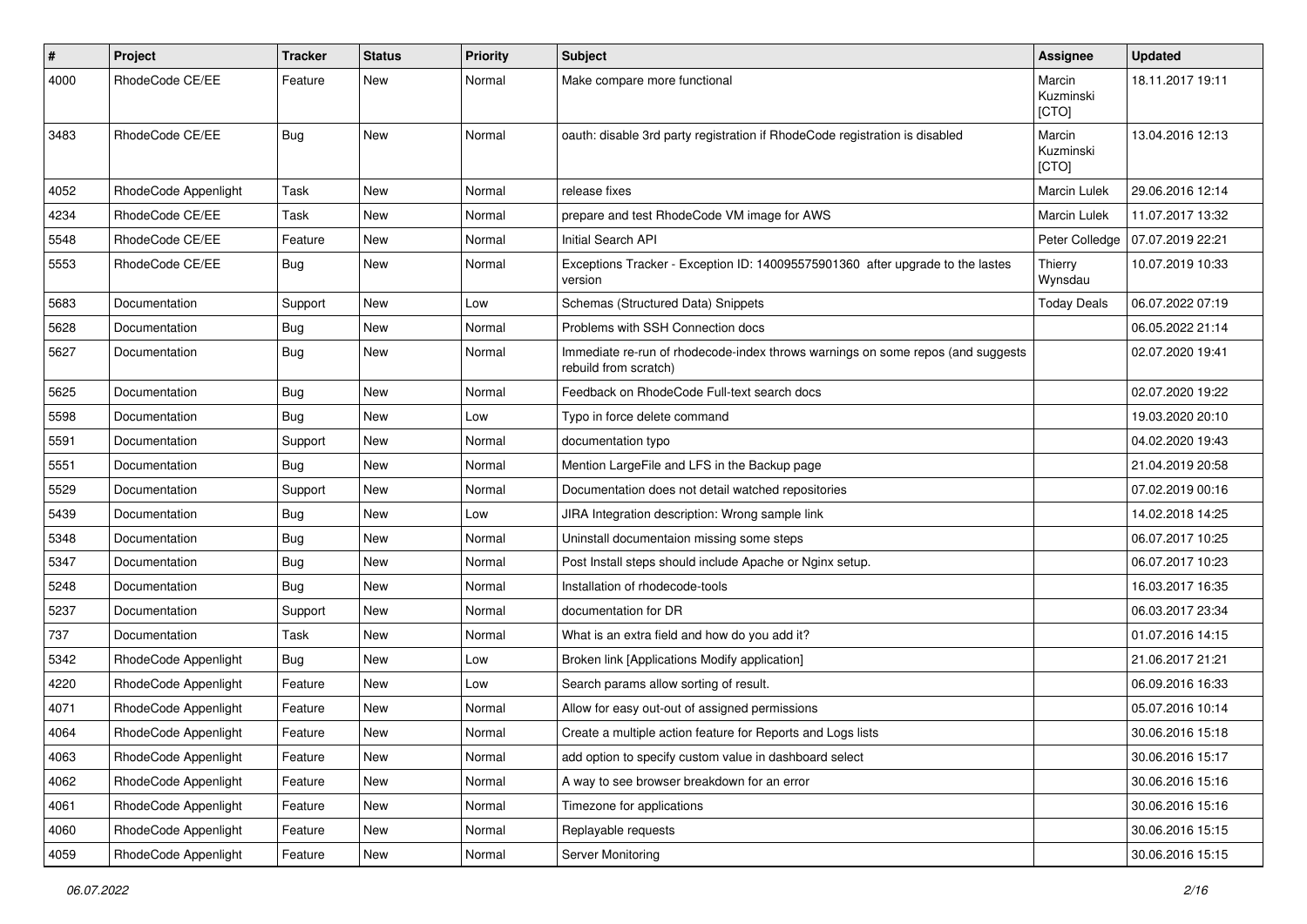| $\#$ | Project              | <b>Tracker</b> | <b>Status</b> | <b>Priority</b> | Subject                                                                                                     | <b>Assignee</b> | <b>Updated</b>   |
|------|----------------------|----------------|---------------|-----------------|-------------------------------------------------------------------------------------------------------------|-----------------|------------------|
| 4057 | RhodeCode Appenlight | Feature        | New           | Normal          | Negation option for search filter                                                                           |                 | 30.06.2016 15:12 |
| 4056 | RhodeCode Appenlight | Feature        | New           | Normal          | Optionally allow to filter graphs per machine in dashboard                                                  |                 | 30.06.2016 15:12 |
| 4017 | RhodeCode Appenlight | Feature        | New           | Low             | application logos need help                                                                                 |                 | 14.06.2016 11:52 |
| 3994 | RhodeCode Appenlight | Bug            | New           | Normal          | during setup, user is given option to make admin account even if one does not exist                         |                 | 08.06.2016 12:44 |
| 3990 | RhodeCode Appenlight | Bug            | New           | Normal          | some dashboard builder buttons are up against fields                                                        |                 | 07.06.2016 12:01 |
| 3987 | RhodeCode Appenlight | <b>Bug</b>     | New           | Normal          | adjust footer so it's consistent with the website footer                                                    |                 | 15.06.2016 10:20 |
| 3986 | RhodeCode Appenlight | <b>Bug</b>     | New           | Normal          | table headers should be left aligned                                                                        |                 | 07.06.2016 11:53 |
| 5682 | RhodeCode CE/EE      | Bug            | New           | Normal          | Login Page stuck until page is refreshed                                                                    |                 | 30.06.2022 20:31 |
| 5680 | RhodeCode CE/EE      | <b>Bug</b>     | New           | High            | Inconsistent timezone display                                                                               |                 | 20.04.2022 14:15 |
| 5679 | RhodeCode CE/EE      | <b>Bug</b>     | New           | Normal          | Data directory continues to grow until it fills disk partition                                              |                 | 25.04.2022 11:42 |
| 5677 | RhodeCode CE/EE      | Support        | New           | Normal          | PR cross merge                                                                                              |                 | 28.01.2022 16:59 |
| 5672 | RhodeCode CE/EE      | <b>Bug</b>     | New           | Normal          | Unable to browse git repository folders with # in names                                                     |                 | 16.12.2021 18:13 |
| 5670 | RhodeCode CE/EE      | Bug            | New           | Normal          | Repo-level administrators can usurp owner of repoistory                                                     |                 | 01.12.2021 16:18 |
| 5664 | RhodeCode CE/EE      | Bug            | New           | Normal          | Regression: When assigning permissions, cannot see own group in auto-complete<br>without special conditions |                 | 29.07.2021 10:49 |
| 5662 | RhodeCode CE/EE      | Bug            | New           | Normal          | Full text search not working due to crash in whoosh                                                         |                 | 07.06.2022 08:31 |
| 5657 | RhodeCode CE/EE      | <b>Bug</b>     | New           | Normal          | Error in maintenance page                                                                                   |                 | 30.03.2021 15:09 |
| 5654 | RhodeCode CE/EE      | Bug            | New           | Normal          | Comment formatting broken when containing @ in a code block                                                 |                 | 24.02.2021 12:10 |
| 5649 | RhodeCode CE/EE      | <b>Bug</b>     | New           | Normal          | test-file-upload                                                                                            |                 | 17.12.2020 23:08 |
| 5645 | RhodeCode CE/EE      | <b>Bug</b>     | New           | High            | Rhodecode returns 400 Bad request on huge mercurial repos                                                   |                 | 18.12.2020 06:29 |
| 5644 | RhodeCode CE/EE      | Bug            | New           | Normal          | PR inks to comments not working if files are collapsed                                                      |                 | 02.12.2020 10:42 |
| 5641 | RhodeCode CE/EE      | Feature        | New           | Normal          | "Add draft" / (x) button usability                                                                          |                 | 30.11.2020 20:53 |
| 5639 | RhodeCode CE/EE      | Support        | New           | High            | 500 Internal Server Error   The server has either erred  after importing Database<br>from backup            |                 | 22.11.2020 09:15 |
| 5638 | RhodeCode CE/EE      | Feature        | New           | Normal          | Add "Copy full url path" button                                                                             |                 | 05.02.2021 20:23 |
| 5637 | RhodeCode CE/EE      | Feature        | New           | Normal          | Clone URL templates - add per repository/namespace                                                          |                 | 29.10.2020 09:38 |
| 5632 | RhodeCode CE/EE      | <b>Bug</b>     | New           | Normal          | Missing Parent Folder for Personal Repo lacks proper handling                                               |                 | 03.08.2020 07:56 |
| 5631 | RhodeCode CE/EE      | Feature        | New           | Normal          | Change target of PR                                                                                         |                 | 31.07.2020 17:05 |
| 5630 | RhodeCode CE/EE      | <b>Bug</b>     | New           | Normal          | Inline comments do not follow the line of code                                                              |                 | 21.07.2020 11:25 |
| 5629 | RhodeCode CE/EE      | Bug            | New           | Normal          | Diff truncated on small files                                                                               |                 | 21.07.2020 08:58 |
| 5626 | RhodeCode CE/EE      | Bug            | New           | Normal          | Whoosh full-text indexing is fully indexing all repos, not recognizing forks                                |                 | 02.07.2020 19:24 |
| 5624 | RhodeCode CE/EE      | <b>Bug</b>     | New           | Normal          | Timeout when trying to test SMTP email configuration                                                        |                 | 01.07.2020 20:01 |
| 5618 | RhodeCode CE/EE      | Support        | New           | Normal          | Getting HTTP 502 Bad Gateway when trying to push (or clone) on a slow network                               |                 | 27.05.2020 21:56 |
| 5617 | RhodeCode CE/EE      | Feature        | New           | Normal          | Allow PRs to non-head bookmarks                                                                             |                 | 20.05.2020 12:25 |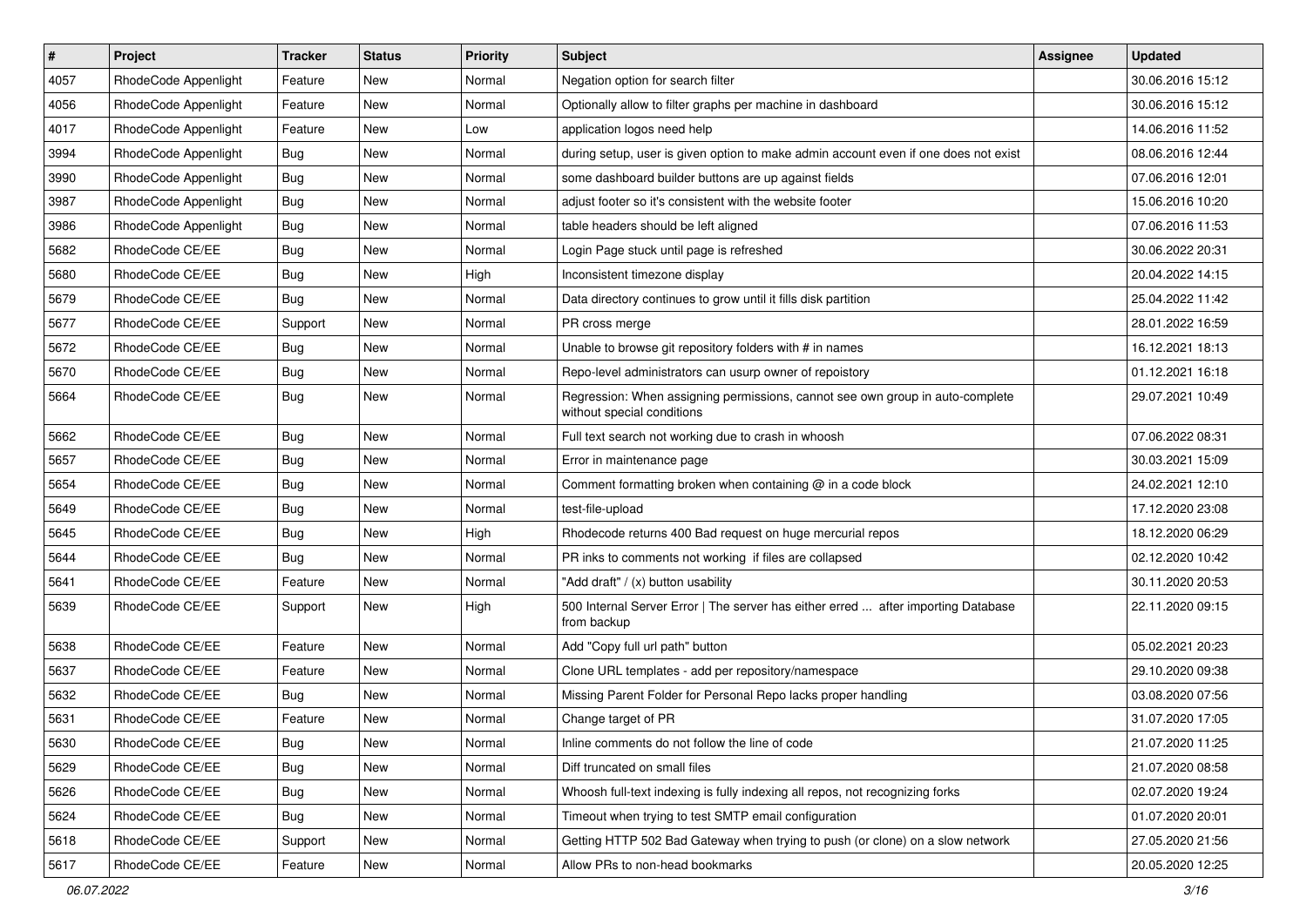| $\vert$ # | Project         | Tracker    | <b>Status</b> | <b>Priority</b> | <b>Subject</b>                                                                                                    | <b>Assignee</b> | <b>Updated</b>   |
|-----------|-----------------|------------|---------------|-----------------|-------------------------------------------------------------------------------------------------------------------|-----------------|------------------|
| 5613      | RhodeCode CE/EE | Feature    | New           | Low             | Feature Request: Issue tracker link in new tab/window                                                             |                 | 03.10.2021 23:25 |
| 5612      | RhodeCode CE/EE | Bug        | <b>New</b>    | Low             | CPU cores getting maxed out by VCSServer on Repository Size request                                               |                 | 03.10.2021 23:25 |
| 5600      | RhodeCode CE/EE | Feature    | New           | Normal          | Change default repository landing page                                                                            |                 | 27.01.2021 01:04 |
| 5595      | RhodeCode CE/EE | Feature    | New           | Normal          | Group code review mail notification                                                                               |                 | 03.03.2020 10:17 |
| 5593      | RhodeCode CE/EE | Support    | New           | Normal          | SSH connections                                                                                                   |                 | 17.02.2020 16:18 |
| 5590      | RhodeCode CE/EE | Bug        | New           | Normal          | Pull Request creation takes 2 minutes                                                                             |                 | 28.05.2020 20:48 |
| 5588      | RhodeCode CE/EE | Bug        | New           | Normal          | wrong rendering of issue tracker pattern                                                                          |                 | 29.01.2020 11:24 |
| 5586      | RhodeCode CE/EE | Feature    | New           | Normal          | @mention should be a link                                                                                         |                 | 29.01.2020 11:46 |
| 5584      | RhodeCode CE/EE | Feature    | New           | Normal          | "update pull request link" message on vcs client                                                                  |                 | 23.01.2020 10:32 |
| 5570      | RhodeCode CE/EE | Bug        | New           | Normal          | Remap repositories always fail in RhodeCode community                                                             |                 | 04.10.2019 14:50 |
| 5559      | RhodeCode CE/EE | <b>Bug</b> | New           | Normal          | Timezone handling issue on repos list                                                                             |                 | 07.07.2019 22:19 |
| 5556      | RhodeCode CE/EE | Bug        | New           | Normal          | After upgrade RhodeCode Enterprise, pull request via API adds repo owner as<br>default reviewer                   |                 | 01.01.2020 13:09 |
| 5552      | RhodeCode CE/EE | Feature    | New           | High            | PR dependency across repos                                                                                        |                 | 22.06.2019 01:15 |
| 5550      | RhodeCode CE/EE | Bug        | New           | Normal          | 500 Internal Server Error   The server has either erred or is incapable of performing<br>the requested operation. |                 | 18.04.2019 17:12 |
| 5547      | RhodeCode CE/EE | <b>Bug</b> | New           | Normal          | UI not consistent between Firefox and Chrome                                                                      |                 | 01.03.2019 23:35 |
| 5545      | RhodeCode CE/EE | Bug        | New           | Normal          | Merge commit to contain the username/reponame of the origin                                                       |                 | 28.02.2019 13:46 |
| 5543      | RhodeCode CE/EE | Feature    | New           | Normal          | Repo API should have equivalent get_repo_audit_logs() to User API call<br>get_user_audit_logs()                   |                 | 26.02.2019 12:22 |
| 5541      | RhodeCode CE/EE | Support    | New           | Normal          | <b>SVN Settings: Repository Patterns</b>                                                                          |                 | 16.12.2019 15:35 |
| 5540      | RhodeCode CE/EE | <b>Bug</b> | New           | Normal          | Rhode Code 4.15.2 VCS Caching(?) behaviour                                                                        |                 | 25.02.2019 17:01 |
| 5538      | RhodeCode CE/EE | Bug        | <b>New</b>    | Normal          | internal server error (UnicodeDecodeError) during rhodecode-index request                                         |                 | 20.02.2019 14:43 |
| 5527      | RhodeCode CE/EE | Support    | New           | Normal          | API: expose human readable failure reason                                                                         |                 | 30.01.2019 17:43 |
| 5524      | RhodeCode CE/EE | <b>Bug</b> | New           | High            | Cannot log into RhodeCode anymore                                                                                 |                 | 15.01.2019 17:08 |
| 5519      | RhodeCode CE/EE | Bug        | New           | High            | User unable to fork the repo despite setting Repository Forking to Disabled                                       |                 | 11.12.2018 22:21 |
| 5512      | RhodeCode CE/EE | <b>Bug</b> | New           | Normal          | Show commit phase in summary view                                                                                 |                 | 09.11.2018 21:37 |
| 5511      | RhodeCode CE/EE | Feature    | New           | Normal          | New feature to synchronize the fork with the remote repo from the summary page                                    |                 | 13.11.2018 01:23 |
| 5510      | RhodeCode CE/EE | Bug        | New           | High            | AssertionError: unexpected parameters: user_agent & hook_type                                                     |                 | 31.07.2021 11:14 |
| 5509      | RhodeCode CE/EE | <b>Bug</b> | New           | Normal          | Remove `!important attributes` from UI elements                                                                   |                 | 07.12.2018 07:40 |
| 5506      | RhodeCode CE/EE | <b>Bug</b> | New           | Normal          | Web UI fonts are not looking good and is difficult to read for people with low vision                             |                 | 26.10.2018 09:38 |
| 5504      | RhodeCode CE/EE | Feature    | New           | Normal          | Buttons to copy commit hash and to expand the commit message in the repo<br>summary view                          |                 | 26.10.2018 00:59 |
| 5503      | RhodeCode CE/EE | Support    | New           | Normal          | failed to upgrade to 4.13.3                                                                                       |                 | 06.11.2018 18:28 |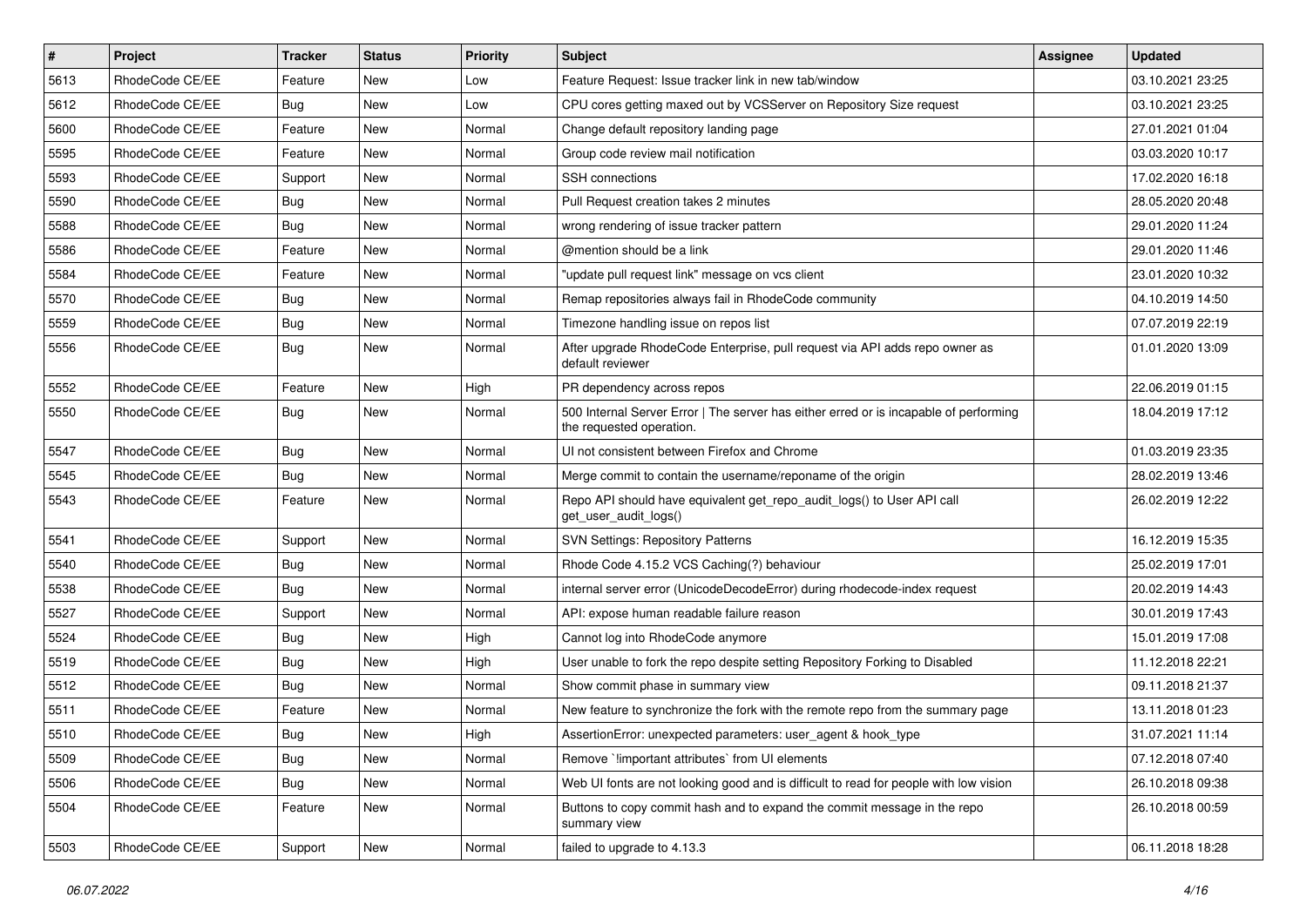| $\sharp$ | Project         | <b>Tracker</b> | <b>Status</b> | Priority | <b>Subject</b>                                                                                                                                                                       | <b>Assignee</b> | <b>Updated</b>   |
|----------|-----------------|----------------|---------------|----------|--------------------------------------------------------------------------------------------------------------------------------------------------------------------------------------|-----------------|------------------|
| 5500     | RhodeCode CE/EE | Bug            | New           | Normal   | How to enable/set "RC SKIP HOOKS" to disable svn hooks?                                                                                                                              |                 | 02.10.2018 07:45 |
| 5499     | RhodeCode CE/EE | Support        | New           | Normal   | ERROR [celery.worker.consumer.consumer] consumer: Cannot connect                                                                                                                     |                 | 11.09.2018 08:39 |
| 5497     | RhodeCode CE/EE | Support        | New           | Normal   | hg push hangs                                                                                                                                                                        |                 | 30.08.2018 22:15 |
| 5496     | RhodeCode CE/EE | Support        | New           | Normal   | database migration 4.11.6 mysql to 4.12.4 postgres                                                                                                                                   |                 | 27.08.2018 21:17 |
| 5495     | RhodeCode CE/EE | Support        | <b>New</b>    | Normal   | Idap to crowd users_groups sync source                                                                                                                                               |                 | 10.09.2018 22:09 |
| 5494     | RhodeCode CE/EE | <b>Bug</b>     | New           | Normal   | rccontrol's python package management causes slow VCS SSH                                                                                                                            |                 | 02.04.2019 11:56 |
| 5492     | RhodeCode CE/EE | <b>Bug</b>     | New           | Normal   | VCSServer + SVN 1.10                                                                                                                                                                 |                 | 26.07.2018 15:01 |
| 5491     | RhodeCode CE/EE | Support        | New           | Urgent   | Upgrade RhodeCode Community + VCSSERVER from 4.10.4 to 4.12.4, pull request<br>stop working with reviewers                                                                           |                 | 30.08.2018 09:47 |
| 5484     | RhodeCode CE/EE | Support        | <b>New</b>    | Normal   | Setting up ssh, remote hg not found                                                                                                                                                  |                 | 06.07.2018 23:41 |
| 5475     | RhodeCode CE/EE | <b>Bug</b>     | New           | Normal   | Unable to locate user in OpenLDAP directory via Idaps                                                                                                                                |                 | 08.06.2018 20:06 |
| 5471     | RhodeCode CE/EE | Bug            | New           | Normal   | Webhook integration failing: need more than 3 values to unpack                                                                                                                       |                 | 01.06.2018 02:26 |
| 5468     | RhodeCode CE/EE | Support        | New           | Normal   | Check logic for updating last commit for repository groups                                                                                                                           |                 | 30.08.2018 09:47 |
| 5462     | RhodeCode CE/EE | Bug            | New           | Normal   | create repo api fails with celery enabled                                                                                                                                            |                 | 10.07.2018 17:49 |
| 5460     | RhodeCode CE/EE | <b>Bug</b>     | New           | Low      | Repo creation stuck when remote clone returns partial http code 500                                                                                                                  |                 | 06.07.2018 19:14 |
| 5414     | RhodeCode CE/EE | <b>Bug</b>     | New           | High     | When Opening New Pull Request, Target Revision Default Is Undesireable                                                                                                               |                 | 11.04.2018 23:20 |
| 5410     | RhodeCode CE/EE | Bug            | New           | Normal   | After converting to CE, we get the following error when trying to view some repos in<br>the UI: "UnicodeDecodeError: 'ascii' codec can't decode byte" (full error in<br>Description) |                 | 25.01.2018 20:45 |
| 5406     | RhodeCode CE/EE | <b>Bug</b>     | New           | Normal   | <b>Installer Fails</b>                                                                                                                                                               |                 | 01.12.2017 11:52 |
| 5405     | RhodeCode CE/EE | Bug            | <b>New</b>    | Normal   | Add repository from UI leads to HTTP/404                                                                                                                                             |                 | 28.11.2017 11:39 |
| 5404     | RhodeCode CE/EE | Task           | New           | Normal   | Add an option to detach review rules when deleting an user                                                                                                                           |                 | 22.11.2017 11:23 |
| 5400     | RhodeCode CE/EE | Task           | New           | Normal   | User group - subgroup support                                                                                                                                                        |                 | 06.11.2017 22:00 |
| 5394     | RhodeCode CE/EE | Support        | New           | Normal   | SVN to Git / Mercurial Migration                                                                                                                                                     |                 | 03.10.2017 09:29 |
| 5371     | RhodeCode CE/EE | Bug            | New           | Normal   | Comment times in Pull Requests are off by 1 day                                                                                                                                      |                 | 10.04.2018 15:11 |
| 5289     | RhodeCode CE/EE | Feature        | <b>New</b>    | High     | Ability to Upload/Replace a file using the UI                                                                                                                                        |                 | 22.09.2017 10:29 |
| 5278     | RhodeCode CE/EE | Feature        | New           | Normal   | Require support for git repositories of the form git://                                                                                                                              |                 | 13.04.2017 15:20 |
| 5273     | RhodeCode CE/EE | Feature        | New           | Normal   | Comment status                                                                                                                                                                       |                 | 07.04.2017 13:10 |
| 5271     | RhodeCode CE/EE | Feature        | New           | Normal   | Private comments                                                                                                                                                                     |                 | 07.04.2017 12:01 |
| 5269     | RhodeCode CE/EE | Support        | New           | Normal   | Upgrade from RC EE 3.7.1 to RC EE 4.x                                                                                                                                                |                 | 29.06.2017 19:36 |
| 5256     | RhodeCode CE/EE | Feature        | <b>New</b>    | Normal   | Last repository access time.                                                                                                                                                         |                 | 23.03.2017 16:34 |
| 5255     | RhodeCode CE/EE | Support        | New           | Normal   | I can't access issues created by me from mail                                                                                                                                        |                 | 04.04.2017 11:28 |
| 5227     | RhodeCode CE/EE | Bug            | New           | Normal   | 400 during a svn checkout, file with special chars                                                                                                                                   |                 | 23.02.2017 17:43 |
| 5218     | RhodeCode CE/EE | Bug            | New           | Normal   | 500 when forking repository, when using special chars in password.                                                                                                                   |                 | 19.02.2017 21:46 |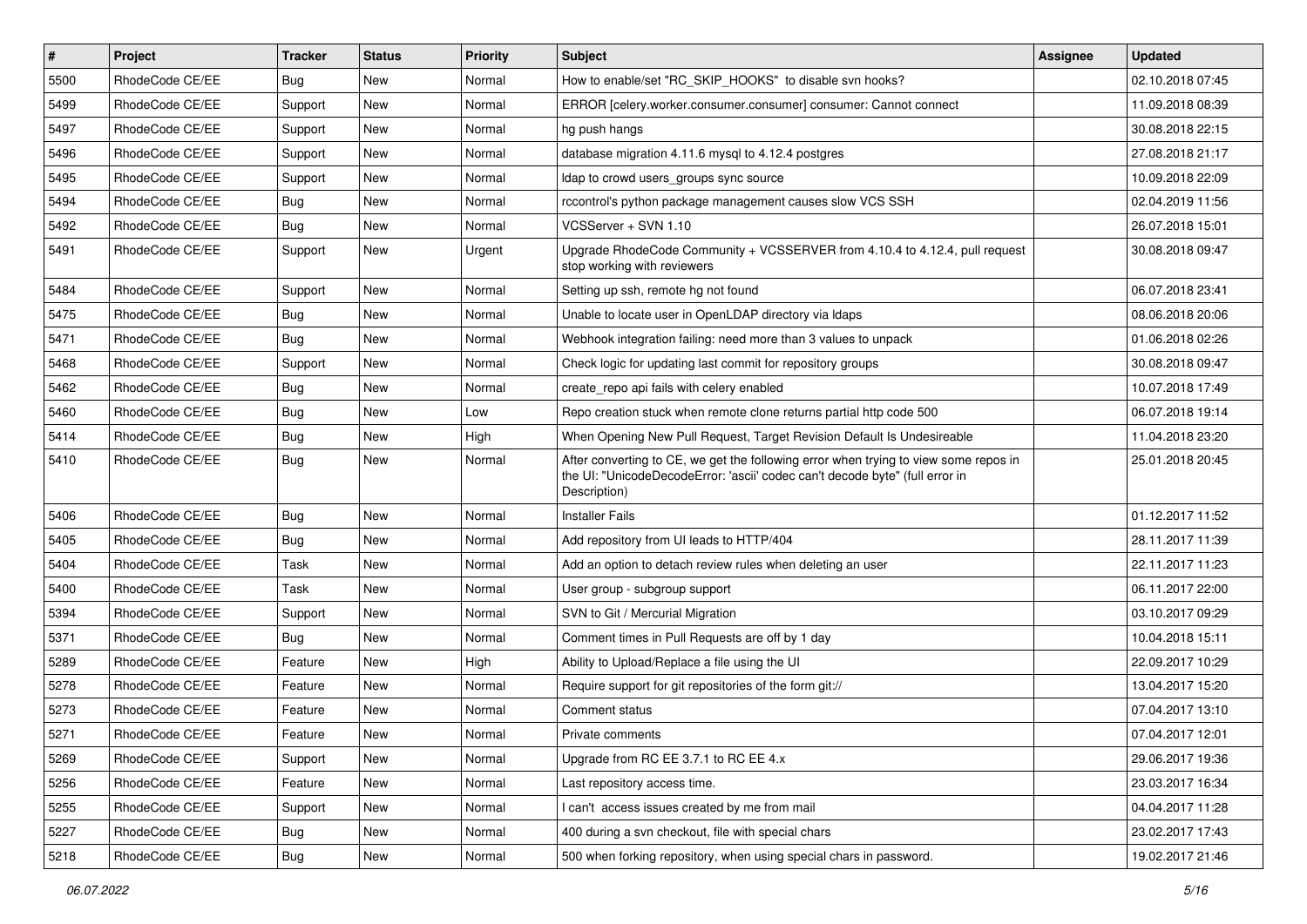| $\pmb{\#}$ | Project         | <b>Tracker</b> | <b>Status</b> | <b>Priority</b> | Subject                                                                                                            | Assignee | <b>Updated</b>   |
|------------|-----------------|----------------|---------------|-----------------|--------------------------------------------------------------------------------------------------------------------|----------|------------------|
| 5200       | RhodeCode CE/EE | Task           | New           | Normal          | investigate search improvements                                                                                    |          | 16.12.2019 16:04 |
| 4669       | RhodeCode CE/EE | Task           | New           | Normal          | disable pytest sugar on nix-build                                                                                  |          | 01.12.2016 12:52 |
| 4312       | RhodeCode CE/EE | Task           | New           | Normal          | Storage location changes                                                                                           |          | 11.07.2017 13:31 |
| 4303       | RhodeCode CE/EE | Support        | New           | Normal          | rhodecode instance                                                                                                 |          | 08.11.2016 16:32 |
| 4301       | RhodeCode CE/EE | Feature        | <b>New</b>    | Normal          | [API] toggle force_password_reset in api for Idap users                                                            |          | 28.10.2016 15:43 |
| 4299       | RhodeCode CE/EE | Task           | New           | Normal          | TEMPLATE repo groups                                                                                               |          | 22.09.2017 10:26 |
| 4290       | RhodeCode CE/EE | Task           | <b>New</b>    | Normal          | Allow to transplant the review status to merged commits                                                            |          | 17.04.2018 21:50 |
| 4285       | RhodeCode CE/EE | Bug            | New           | Normal          | Intermittent error while trying to create or fork a repository                                                     |          | 17.10.2016 22:42 |
| 4272       | RhodeCode CE/EE | Feature        | New           | Normal          | Better SPAM protection                                                                                             |          | 12.10.2016 11:14 |
| 4255       | RhodeCode CE/EE | Bug            | <b>New</b>    | Normal          | [translation, i18n] translation not being applied to integrations pages                                            |          | 30.09.2016 15:56 |
| 4252       | RhodeCode CE/EE | Support        | <b>New</b>    | Normal          | Backup & Recovery                                                                                                  |          | 07.10.2016 19:47 |
| 4226       | RhodeCode CE/EE | Feature        | New           | Normal          | [settings, system info] add VCS and Channelstream status to System Info                                            |          | 14.09.2016 16:45 |
| 4222       | RhodeCode CE/EE | Feature        | New           | Normal          | Configurable detection of READMEs                                                                                  |          | 09.09.2016 10:05 |
| 4216       | RhodeCode CE/EE | Task           | New           | Normal          | [ux, renderers] implement consistent rendering for text fields                                                     |          | 06.09.2016 11:46 |
| 4191       | RhodeCode CE/EE | Feature        | <b>New</b>    | Normal          | Add custom Image logo option to header                                                                             |          | 22.08.2016 14:49 |
| 4190       | RhodeCode CE/EE | Bug            | New           | Normal          | [tests] fix or remove rst xss inline test                                                                          |          | 22.08.2016 12:15 |
| 4189       | RhodeCode CE/EE | <b>Bug</b>     | New           | Normal          | [tests, git] count of commit ids is different for git than hg when comparing remote                                |          | 22.08.2016 12:34 |
| 4188       | RhodeCode CE/EE | Bug            | <b>New</b>    | Normal          | [tests, svn] changeset tests produce different results for svn                                                     |          | 22.08.2016 09:54 |
| 4182       | RhodeCode CE/EE | Feature        | New           | Normal          | add direct link from notification to corresponding PR                                                              |          | 19.08.2016 12:35 |
| 4163       | RhodeCode CE/EE | Task           | New           | Normal          | [ce, ee] celery refactor + upgrade                                                                                 |          | 15.08.2016 12:32 |
| 4154       | RhodeCode CE/EE | Bug            | New           | Low             | [ce, ee] user register via github captcha                                                                          |          | 05.08.2016 22:51 |
| 4144       | RhodeCode CE/EE | Feature        | New           | Normal          | [ux] improve enable/disable of notifications                                                                       |          | 02.08.2016 17:19 |
| 4116       | RhodeCode CE/EE | Bug            | <b>New</b>    | High            | [ee] Starting EE or running paster commands like setup-rhodecode does not work<br>without setting LC_ALL properly. |          | 18.08.2016 21:03 |
| 4109       | RhodeCode CE/EE | Bug            | New           | Normal          | [files] The "switch to commit" widget is broken after using browser back button                                    |          | 17.04.2018 21:50 |
| 4051       | RhodeCode CE/EE | Task           | <b>New</b>    | Normal          | [ux, renderering] Consistent formatting on text fields.                                                            |          | 22.09.2017 10:27 |
| 4045       | RhodeCode CE/EE | Task           | <b>New</b>    | Normal          | File permissions                                                                                                   |          | 17.04.2018 21:49 |
| 4040       | RhodeCode CE/EE | Bug            | New           | Low             | [ce, ee] logout when logged out causes 403 Cross-site request forgery detected                                     |          | 23.06.2016 13:40 |
| 3980       | RhodeCode CE/EE | Feature        | New           | Normal          | Add CI engine                                                                                                      |          | 05.06.2016 21:32 |
| 3979       | RhodeCode CE/EE | Feature        | New           | Normal          | Add kanban board                                                                                                   |          | 05.06.2016 21:20 |
| 3978       | RhodeCode CE/EE | Feature        | New           | Normal          | Add bug tracker                                                                                                    |          | 05.06.2016 21:20 |
| 3977       | RhodeCode CE/EE | Feature        | New           | Normal          | Wiki                                                                                                               |          | 05.06.2016 21:11 |
| 3963       | RhodeCode CE/EE | Bug            | New           | Normal          | [ce] Getting a newly added repo via remap/rescan via api gives no data                                             |          | 27.05.2016 05:02 |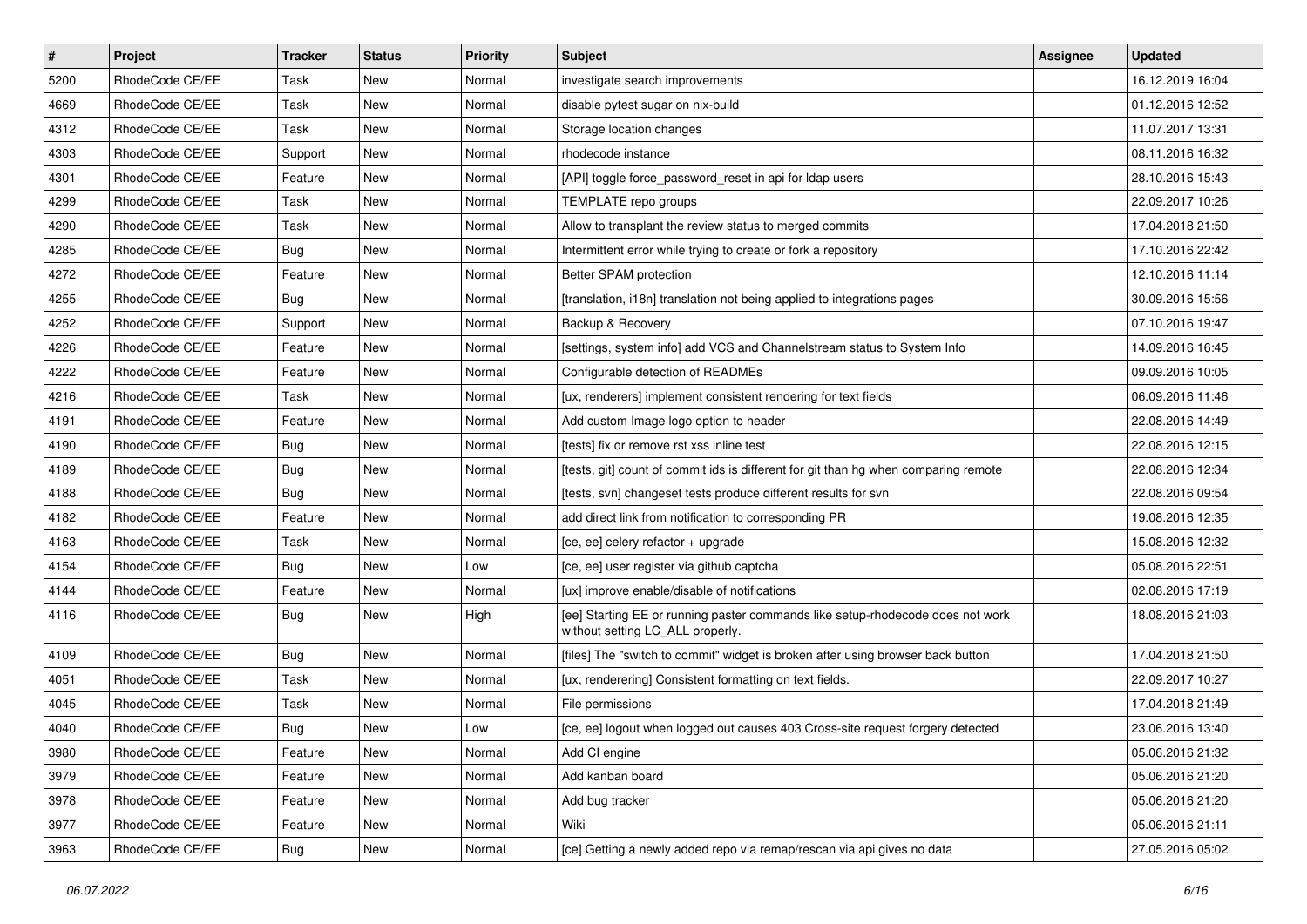| $\pmb{\#}$ | Project           | <b>Tracker</b> | <b>Status</b> | Priority | Subject                                                                   | Assignee | <b>Updated</b>   |
|------------|-------------------|----------------|---------------|----------|---------------------------------------------------------------------------|----------|------------------|
| 3956       | RhodeCode CE/EE   | <b>Bug</b>     | New           | Normal   | [ce] - svn commit with all 'None' properties (author, message, etc.)      |          | 23.05.2016 17:22 |
| 3939       | RhodeCode CE/EE   | Bug            | New           | Normal   | [ux] changelog filter blank after going back in browser                   |          | 18.05.2016 14:50 |
| 3923       | RhodeCode CE/EE   | Bug            | New           | Normal   | odd exception on running internal-code                                    |          | 09.08.2016 10:54 |
| 3922       | RhodeCode CE/EE   | <b>Bug</b>     | New           | Normal   | svn backend returns different diff to git/hg backends                     |          | 11.05.2016 14:29 |
| 3615       | RhodeCode CE/EE   | Bug            | <b>New</b>    | Low      | (OperationalError) too many SQL variables on admin journal page           |          | 06.05.2016 11:45 |
| 3486       | RhodeCode CE/EE   | Feature        | New           | Normal   | expose origin of permission in perm dict for users                        |          | 06.06.2016 10:54 |
| 3484       | RhodeCode CE/EE   | Task           | New           | Normal   | oauth: reduce required permissions for 3rd party                          |          | 13.04.2016 12:33 |
| 3472       | RhodeCode CE/EE   | Feature        | New           | Normal   | Expose unified hooks that can be used in SSH backend                      |          | 14.04.2016 17:54 |
| 3460       | RhodeCode CE/EE   | Feature        | New           | Normal   | [ux, frontend] hide "show more" button when there is nothing more to show |          | 11.04.2016 13:37 |
| 3455       | RhodeCode CE/EE   | Feature        | New           | Normal   | [ux] commit message search should render entire commit message            |          | 07.04.2016 17:50 |
| 3441       | RhodeCode CE/EE   | Bug            | New           | Normal   | [ux] clicking on line in file view scrolls to that line                   |          | 05.04.2016 13:35 |
| 3440       | RhodeCode CE/EE   | Feature        | New           | Normal   | [design, ux] mock-up user interface for adding a branch/bookmark          |          | 05.04.2016 09:21 |
| 3382       | RhodeCode CE/EE   | Bug            | <b>New</b>    | Normal   | download superrepo with subrepos                                          |          | 25.03.2016 01:30 |
| 3377       | RhodeCode CE/EE   | Task           | New           | Normal   | extra fields types extensions                                             |          | 24.03.2016 15:23 |
| 3376       | RhodeCode CE/EE   | Task           | New           | Normal   | Repo action plugins                                                       |          | 24.03.2016 15:21 |
| 3373       | RhodeCode CE/EE   | Feature        | New           | Normal   | Allow to create Bookmarks and Branches from UI                            |          | 05.04.2016 09:21 |
| 3364       | RhodeCode CE/EE   | Support        | New           | High     | Allow Specifying the Commit Message for Pull Request Merges               |          | 17.04.2018 21:51 |
| 3362       | RhodeCode CE/EE   | <b>Task</b>    | <b>New</b>    | Normal   | auth-plugins, indicate visually that plugin is turned on but NOT enabled  |          | 22.03.2016 19:03 |
| 3351       | RhodeCode CE/EE   | <b>Bug</b>     | New           | Normal   | Duplicate IP whitelist entry shows error flash                            |          | 21.03.2016 15:54 |
| 3334       | RhodeCode CE/EE   | Bug            | New           | Normal   | Attempt to edit .coveragerc through the online file editor                |          | 17.03.2016 13:49 |
| 3332       | RhodeCode CE/EE   | Support        | New           | Normal   | LDAP settings page: Add button "test connection"                          |          | 17.03.2016 10:23 |
| 3261       | RhodeCode CE/EE   | Task           | New           | Normal   | mousetrap.js bump to latest 1.5.X version                                 |          | 17.03.2016 12:52 |
| 3260       | RhodeCode CE/EE   | Task           | <b>New</b>    | Normal   | api: expose get_repo_node method                                          |          | 17.03.2016 12:56 |
| 3250       | RhodeCode CE/EE   | Bug            | New           | Normal   | Posting a comment message is very slow !                                  |          | 17.03.2016 12:57 |
| 3022       | RhodeCode CE/EE   | Bug            | New           | Normal   | SVN support with repositories groups                                      |          | 26.07.2016 18:25 |
| 2944       | RhodeCode CE/EE   | Task           | New           | Normal   | Bump gunicorn to 19.4 version                                             |          | 17.03.2016 12:58 |
| 2882       | RhodeCode CE/EE   | Feature        | New           | Normal   | Bulk comment submit                                                       |          | 17.03.2016 17:50 |
| 2844       | RhodeCode CE/EE   | Task           | New           | Normal   | Update Bcrypt to a maintained version                                     |          | 17.02.2018 20:37 |
| 1457       | RhodeCode CE/EE   | Feature        | New           | Normal   | add allow permissions inheritance on repo groups                          |          | 22.09.2017 10:27 |
| 148        | RhodeCode CE/EE   | Feature        | New           | Normal   | [comments] Add per file and multiline comments in a changeset             |          | 25.05.2016 10:20 |
| 5582       | RhodeCode Control | Feature        | New           | Normal   | Add the version number of a PR in the HTTP API                            |          | 15.01.2020 10:45 |
| 5535       | RhodeCode Control | Bug            | New           | Normal   | improper rollback on upgrade failure                                      |          | 09.02.2019 21:12 |
| 5534       | RhodeCode Control | Feature        | New           | Normal   | extract/preload subcommand                                                |          | 14.02.2019 14:45 |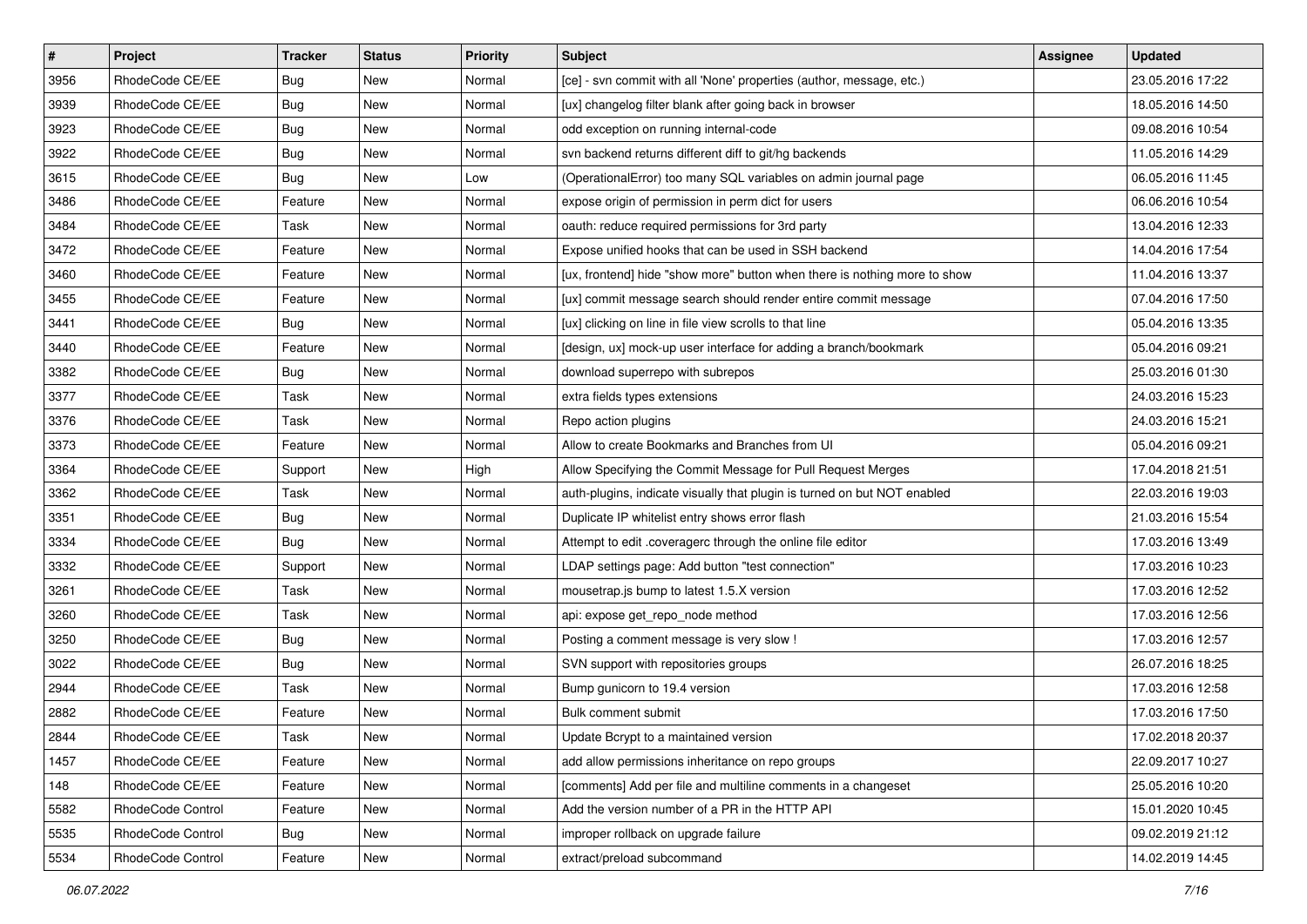| $\pmb{\#}$ | Project           | <b>Tracker</b> | <b>Status</b> | <b>Priority</b> | Subject                                                                                                              | <b>Assignee</b>              | <b>Updated</b>   |
|------------|-------------------|----------------|---------------|-----------------|----------------------------------------------------------------------------------------------------------------------|------------------------------|------------------|
| 5501       | RhodeCode Control | Bug            | New           | Normal          | rccontrol throwing rccontrol.lib.exceptions.SupervisorFailedToStart                                                  |                              | 19.05.2022 19:32 |
| 5531       | RhodeCode Tools   | <b>Bug</b>     | <b>New</b>    | Normal          | rhodecode-index: default cli opts overwrite given mapping file                                                       |                              | 17.07.2020 17:36 |
| 5450       | RhodeCode Tools   | Bug            | New           | Normal          | rhodecode-api get license info no longer works                                                                       |                              | 17.07.2018 15:01 |
| 3333       | RhodeCode Tools   | Task           | New           | Normal          | Create rhodecode-tools backup command for backup of RhodeCode Enterprise                                             |                              | 17.03.2016 12:43 |
| 4110       | RhodeCode CE/EE   | Bug            | In Progress   | Normal          | [ce, ee] repos can be named _admin, _static                                                                          | Daniel D                     | 20.07.2016 19:51 |
| 4193       | RhodeCode CE/EE   | Feature        | In Progress   | Normal          | Improve Filter Functionality in the Change Log                                                                       | Marcin<br>Kuzminski<br>[CTO] | 22.09.2017 10:25 |
| 4035       | RhodeCode CE/EE   | Bug            | In Progress   | Normal          | failed to create whoosh index                                                                                        | Marcin<br>Kuzminski<br>[CTO] | 06.07.2016 00:04 |
| 3372       | RhodeCode CE/EE   | Bug            | In Progress   | High            | [Idap, groups] Customer gets an empty list of groups                                                                 | Mikhail<br>Chernykh          | 08.06.2016 11:32 |
| 5399       | RhodeCode CE/EE   | Bug            | In Progress   | High            | Issues with Git LFS integration                                                                                      |                              | 07.07.2019 22:21 |
| 5316       | RhodeCode CE/EE   | Feature        | In Progress   | Normal          | UI should provide checkout URL for a SVN path                                                                        |                              | 06.11.2017 21:59 |
| 3967       | RhodeCode CE/EE   | Support        | In Progress   | Normal          | Server 500 error                                                                                                     |                              | 11.08.2016 13:39 |
| 3504       | RhodeCode CE/EE   | Task           | In Progress   | Normal          | [routing] Move static assets under a common prefix                                                                   |                              | 19.07.2016 12:27 |
| 5533       | RhodeCode Control | Feature        | In Progress   | Normal          | Support busybox tar                                                                                                  |                              | 09.02.2019 22:09 |
| 5326       | RhodeCode CE/EE   | Task           | Resolved      | Normal          | Public usergroup profile                                                                                             | Bartłomiej<br>Wołyńczyk      | 22.02.2018 15:44 |
| 5576       | RhodeCode CE/EE   | <b>Bug</b>     | Resolved      | High            | Hosting many repositories                                                                                            | Craig Fairhurst              | 12.02.2020 12:55 |
| 5615       | RhodeCode CE/EE   | Feature        | Resolved      | Normal          | Misleading message in PR diff view "File was deleted in this version"                                                | Daniel D                     | 23.04.2020 17:40 |
| 5610       | RhodeCode CE/EE   | Bug            | Resolved      | Normal          | Files navigation looses the at= <name> marker</name>                                                                 | Daniel D                     | 03.10.2021 23:23 |
| 5608       | RhodeCode CE/EE   | Bug            | Resolved      | High            | svn+ssh user set incorrectly                                                                                         | Daniel D                     | 31.03.2020 18:21 |
| 5606       | RhodeCode CE/EE   | Bug            | Resolved      | High            | SVN + ssh subdirectory failure                                                                                       | Daniel D                     | 09.04.2020 03:29 |
| 5604       | RhodeCode CE/EE   | Bug            | Resolved      | High            | Search error on second result page                                                                                   | Daniel D                     | 30.03.2020 16:01 |
| 5602       | RhodeCode CE/EE   | Feature        | Resolved      | Normal          | Copy full path only copies partial                                                                                   | Daniel D                     | 30.03.2020 16:04 |
| 5599       | RhodeCode CE/EE   | Bug            | Resolved      | Normal          | SVN navigation to trunk fails                                                                                        | Daniel D                     | 04.04.2020 11:21 |
| 5581       | RhodeCode CE/EE   | Feature        | Resolved      | Normal          | expose `send_email` option in the HTTP API, for `comment_commit` and<br>`comment_pull_request`                       | Daniel D                     | 29.01.2020 11:46 |
| 5579       | RhodeCode CE/EE   | <b>Bug</b>     | Resolved      | Normal          | JS bug when a commit message can be parsed as a number                                                               | Daniel D                     | 20.01.2020 10:04 |
| 4311       | RhodeCode CE/EE   | Task           | Resolved      | Normal          | Diffs feedback                                                                                                       | Daniel D                     | 26.11.2016 14:10 |
| 4296       | RhodeCode CE/EE   | Bug            | Resolved      | Normal          | [ee] Can not create pull requests with reviewers.                                                                    | Daniel D                     | 07.11.2016 21:17 |
| 4288       | RhodeCode CE/EE   | Task           | Resolved      | Normal          | [ce, ee] unify controllers that use diffs                                                                            | Daniel D                     | 02.08.2017 11:41 |
| 4278       | RhodeCode CE/EE   | Bug            | Resolved      | Normal          | [admin] Clicking the save button in admin -> settings -> issue tracker leads to<br>exception if no patterns entered. | Daniel D                     | 18.10.2016 13:38 |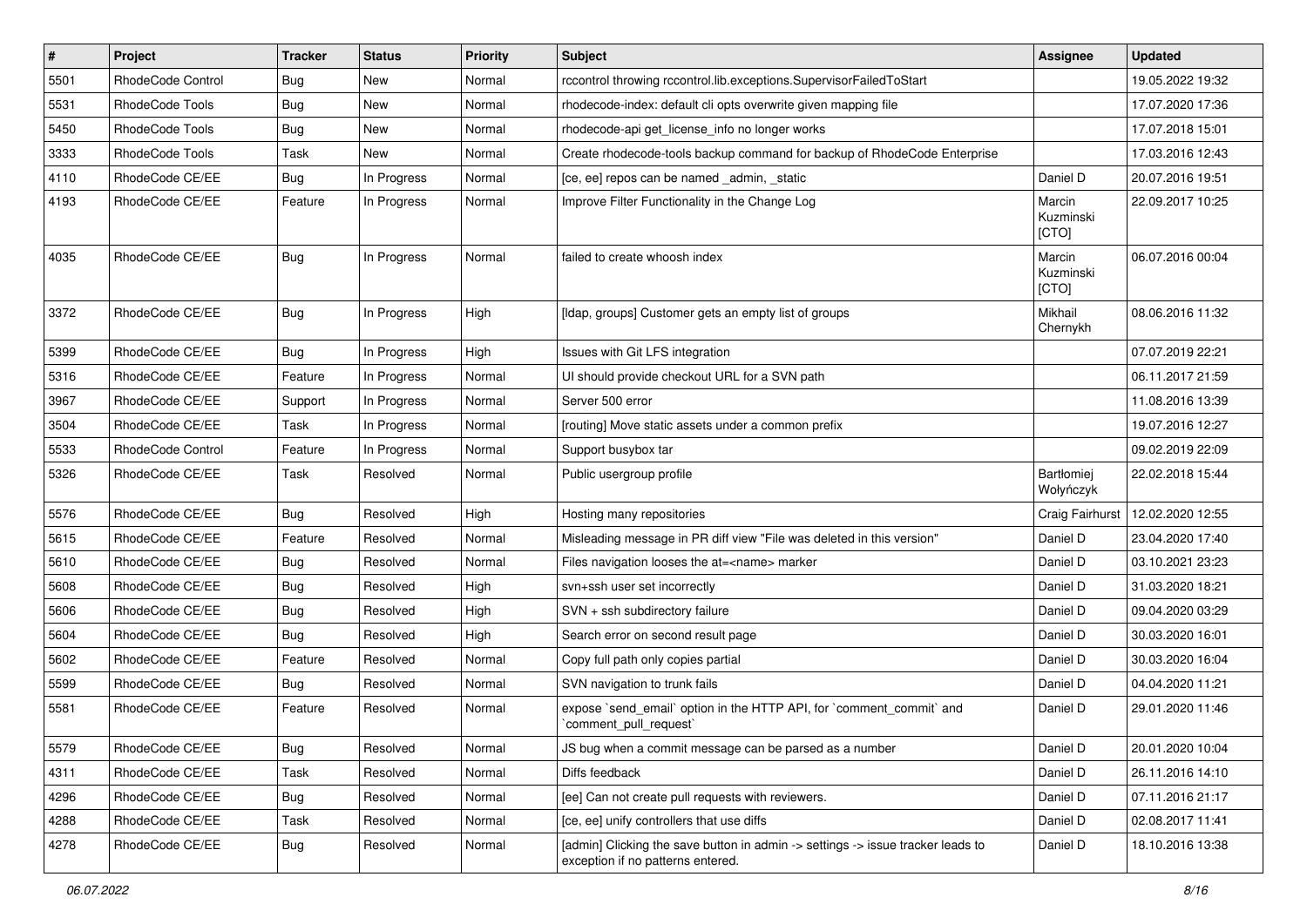| $\vert$ # | <b>Project</b>  | <b>Tracker</b> | <b>Status</b> | <b>Priority</b> | <b>Subject</b>                                                                                     | Assignee                     | <b>Updated</b>                   |
|-----------|-----------------|----------------|---------------|-----------------|----------------------------------------------------------------------------------------------------|------------------------------|----------------------------------|
| 4268      | RhodeCode CE/EE | <b>Bug</b>     | Resolved      | High            | [ee] default reviewers from changed lines is returning wrong values                                | Daniel D                     | 06.10.2016 14:35                 |
| 4267      | RhodeCode CE/EE | Feature        | Resolved      | Normal          | [ce, ee] jira tracker integration wildcard project key support                                     | Daniel D                     | 10.10.2016 20:13                 |
| 4259      | RhodeCode CE/EE | Task           | Resolved      | Low             | Events, create post-create-user event                                                              | Daniel D                     | 30.01.2017 20:11                 |
| 4238      | RhodeCode CE/EE | Task           | Resolved      | Normal          | default reviewers updates                                                                          | Daniel D                     | 06.10.2016 14:26                 |
| 4233      | RhodeCode CE/EE | Bug            | Resolved      | High            | slack, git push problem                                                                            | Daniel D                     | 26.09.2016 11:56                 |
| 4225      | RhodeCode CE/EE | Feature        | Resolved      | Normal          | [ce, ee] repo group integrations cascade to child repo groups                                      | Daniel D                     | 14.09.2016 11:12                 |
| 4223      | RhodeCode CE/EE | <b>Bug</b>     | Resolved      | High            | [git, tags] annotated tags not appearing in UI                                                     | Daniel D                     | 12.09.2016 06:12                 |
| 4202      | RhodeCode CE/EE | Task           | Resolved      | Normal          | Polish the 503.html page                                                                           | Daniel D                     | 30.08.2016 23:54                 |
| 4183      | RhodeCode CE/EE | Feature        | Resolved      | Normal          | Different roles for PR reviewers                                                                   | Daniel D                     | 12.10.2020 23:13                 |
| 4181      | RhodeCode CE/EE | Task           | Resolved      | Normal          | Integrations: allow root repos only integrations                                                   | Daniel D                     | 31.08.2016 17:44                 |
| 4180      | RhodeCode CE/EE | Task           | Resolved      | Normal          | integrations: possible limit the updates sent                                                      | Daniel D                     | 22.08.2016 12:22                 |
| 4175      | RhodeCode CE/EE | Feature        | Resolved      | Normal          | [ce, ee] repo group integrations                                                                   | Daniel D                     | 16.08.2016 20:00                 |
| 4173      | RhodeCode CE/EE | Bug            | Resolved      | Urgent          | [ce, ee] mysql recycle pool timeout not working                                                    | Daniel D                     | 16.08.2016 22:02                 |
| 4091      | RhodeCode CE/EE | Bug            | Resolved      | Normal          | [ce, ee] Redmine integration blocks for 30 seconds if redmine server not available                 | Daniel D                     | 15.07.2016 12:26                 |
| 1131      | RhodeCode CE/EE | Feature        | Resolved      | Normal          | Implement default reviewers for code review                                                        | Daniel D                     | 21.09.2016 18:28                 |
| 4199      | RhodeCode CE/EE | Bug            | Resolved      | High            | investigate: ongoing SSL problems when switching to 4.X from 3.X                                   | Johannes<br>Bornhold         | 15.09.2016 13:14                 |
| 4153      | RhodeCode CE/EE | Task           | Resolved      | Normal          | Optimize readme fetching by changing the system of readme detection                                | Johannes<br>Bornhold         | 09.09.2016 10:17                 |
| 3971      | RhodeCode CE/EE | Bug            | Resolved      | Normal          | [ce, vcs] Merge requests/Pull requests failing due to rebase problem                               | Johannes<br>Bornhold         | 19.07.2016 15:54                 |
| 4254      | RhodeCode CE/EE | Bug            | Resolved      | Normal          | [frontend] 500 Internal Server Error with i18n-ed pages                                            | Lisa Quatmann                | 30.09.2016 14:38                 |
| 4224      | RhodeCode CE/EE | Bug            | Resolved      | Normal          | [docs] update docs re: removing old instances when switching editions                              | Lisa Quatmann                | 11.10.2016 15:36                 |
| 4194      | RhodeCode CE/EE | Task           | Resolved      | Normal          | move svn http backend out of labs into a real VCS settings                                         | Lisa Quatmann                | 14.09.2016 23:16                 |
| 4121      | RhodeCode CE/EE | Bug            | Resolved      | Normal          | [ce, ee] server announcement has extra margin                                                      |                              | Lisa Quatmann   26.09.2016 14:00 |
| 3488      | RhodeCode CE/EE | Bug            | Resolved      | Normal          | [frontend, styling] update icon font                                                               |                              | Lisa Quatmann   04.10.2016 13:27 |
| 5442      | RhodeCode CE/EE | Feature        | Resolved      | Low             | Preview of Jupyter notebooks                                                                       | Marcin<br>Kuzminski<br>[CTO] | 16.01.2019 16:33                 |
| 5386      | RhodeCode CE/EE | Task           | Resolved      | Normal          | Increase security for Email Change                                                                 | Marcin<br>Kuzminski<br>[CTO] | 17.02.2018 17:29                 |
| 5150      | RhodeCode CE/EE | Task           | Resolved      | Normal          | Password reset promts in my account should be hidden in accounts that are not of<br>type rhodecode | Marcin<br>Kuzminski<br>[CTO] | 02.01.2017 16:34                 |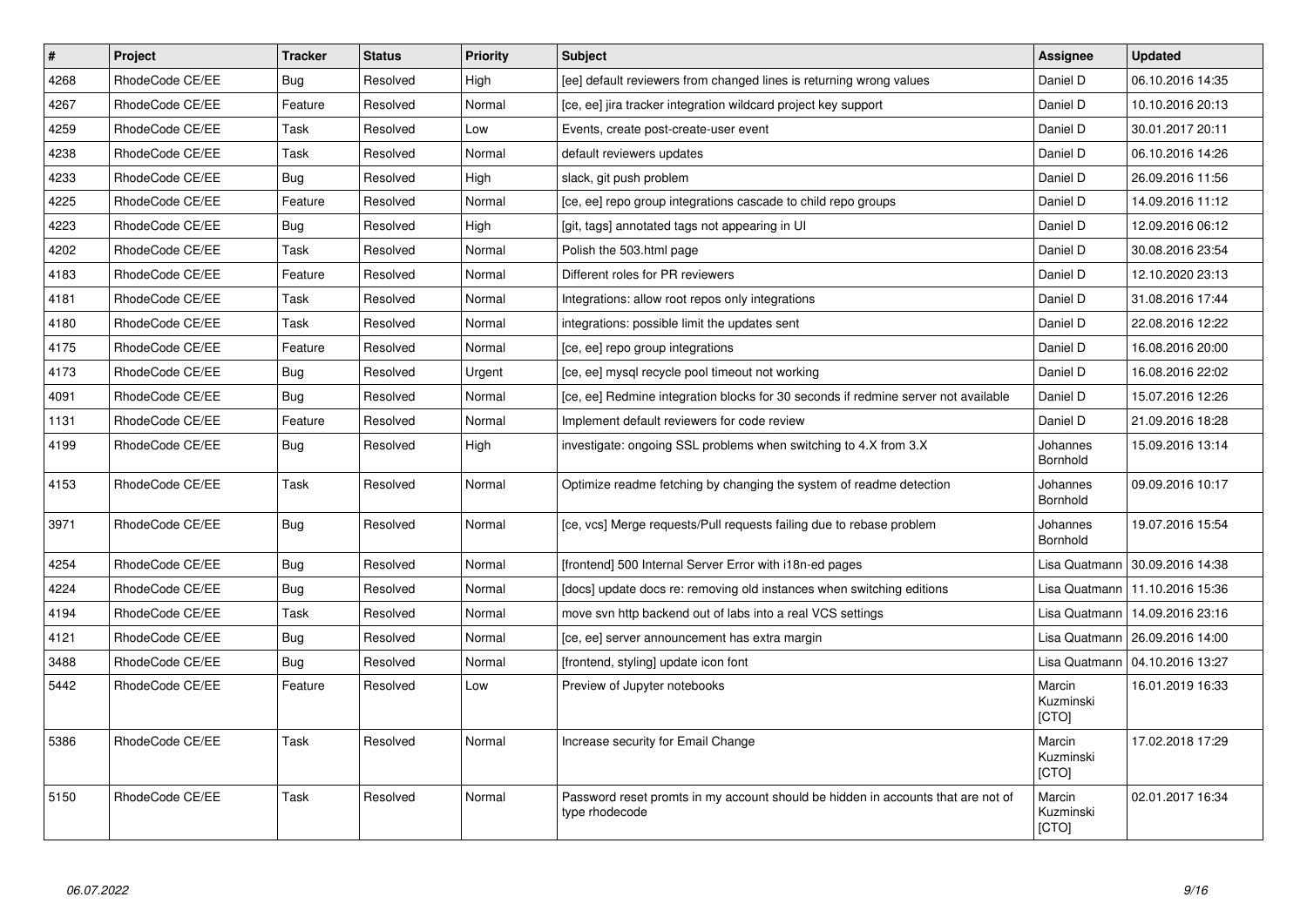| $\vert$ # | Project         | <b>Tracker</b> | <b>Status</b> | <b>Priority</b> | Subject                                                                          | Assignee                     | <b>Updated</b>   |
|-----------|-----------------|----------------|---------------|-----------------|----------------------------------------------------------------------------------|------------------------------|------------------|
| 4670      | RhodeCode CE/EE | Task           | Resolved      | Normal          | Release 4.5.1                                                                    | Marcin<br>Kuzminski<br>[CTO] | 06.12.2016 21:13 |
| 4297      | RhodeCode CE/EE | Task           | Resolved      | Normal          | redo the my-pull-requests page to use the datagrid                               | Marcin<br>Kuzminski<br>[CTO] | 01.11.2016 09:31 |
| 4282      | RhodeCode CE/EE | Task           | Resolved      | Normal          | Add inode limit together with disk usage                                         | Marcin<br>Kuzminski<br>[CTO] | 19.10.2016 12:18 |
| 4281      | RhodeCode CE/EE | Task           | Resolved      | Normal          | Fix docs on To `increase database performance`                                   | Marcin<br>Kuzminski<br>[CTO] | 18.10.2016 16:39 |
| 4276      | RhodeCode CE/EE | <b>Bug</b>     | Resolved      | Normal          | System info page uses mercurial/git versions from RhodeCode instead of VCSServer | Marcin<br>Kuzminski<br>[CTO] | 14.11.2016 21:19 |
| 4250      | RhodeCode CE/EE | <b>Bug</b>     | Resolved      | Normal          | Adding a reviewer into existing PR doesn't set a reason.                         | Marcin<br>Kuzminski<br>[CTO] | 07.10.2016 20:05 |
| 4245      | RhodeCode CE/EE | Task           | Resolved      | Normal          | Convert control command to use http mode by default                              | Marcin<br>Kuzminski<br>[CTO] | 14.10.2016 16:13 |
| 4219      | RhodeCode CE/EE | Feature        | Resolved      | Normal          | [ce, ee] Add mandatory reviewers for pull requests                               | Marcin<br>Kuzminski<br>[CTO] | 20.06.2017 15:23 |
| 4211      | RhodeCode CE/EE | Feature        | Resolved      | Normal          | [ce, ee] increase webhook flexibility                                            | Marcin<br>Kuzminski<br>[CTO] | 20.06.2022 10:55 |
| 4184      | RhodeCode CE/EE | <b>Bug</b>     | Resolved      | High            | fix content INT overflow bug                                                     | Marcin<br>Kuzminski<br>[CTO] | 23.08.2016 10:31 |
| 4178      | RhodeCode CE/EE | <b>Bug</b>     | Resolved      | Normal          | RhodeCode EE OVA VM wont run on a ESX 6.0 host                                   | Marcin<br>Kuzminski<br>[CTO] | 15.09.2016 13:25 |
| 4155      | RhodeCode CE/EE | <b>Bug</b>     | Resolved      | Low             | Date of Last Change is not displayed correctly                                   | Marcin<br>Kuzminski<br>[CTO] | 21.01.2020 02:20 |
| 4065      | RhodeCode CE/EE | <b>Bug</b>     | Resolved      | Normal          | [ux, login] 404 on login after comment attempt                                   | Marcin<br>Kuzminski<br>[CTO] | 04.07.2016 00:40 |
| 4036      | RhodeCode CE/EE | <b>Bug</b>     | Resolved      | Normal          | encrypted clone_uri can throw unicodeerror after key change                      | Marcin<br>Kuzminski<br>[CTO] | 27.06.2016 19:38 |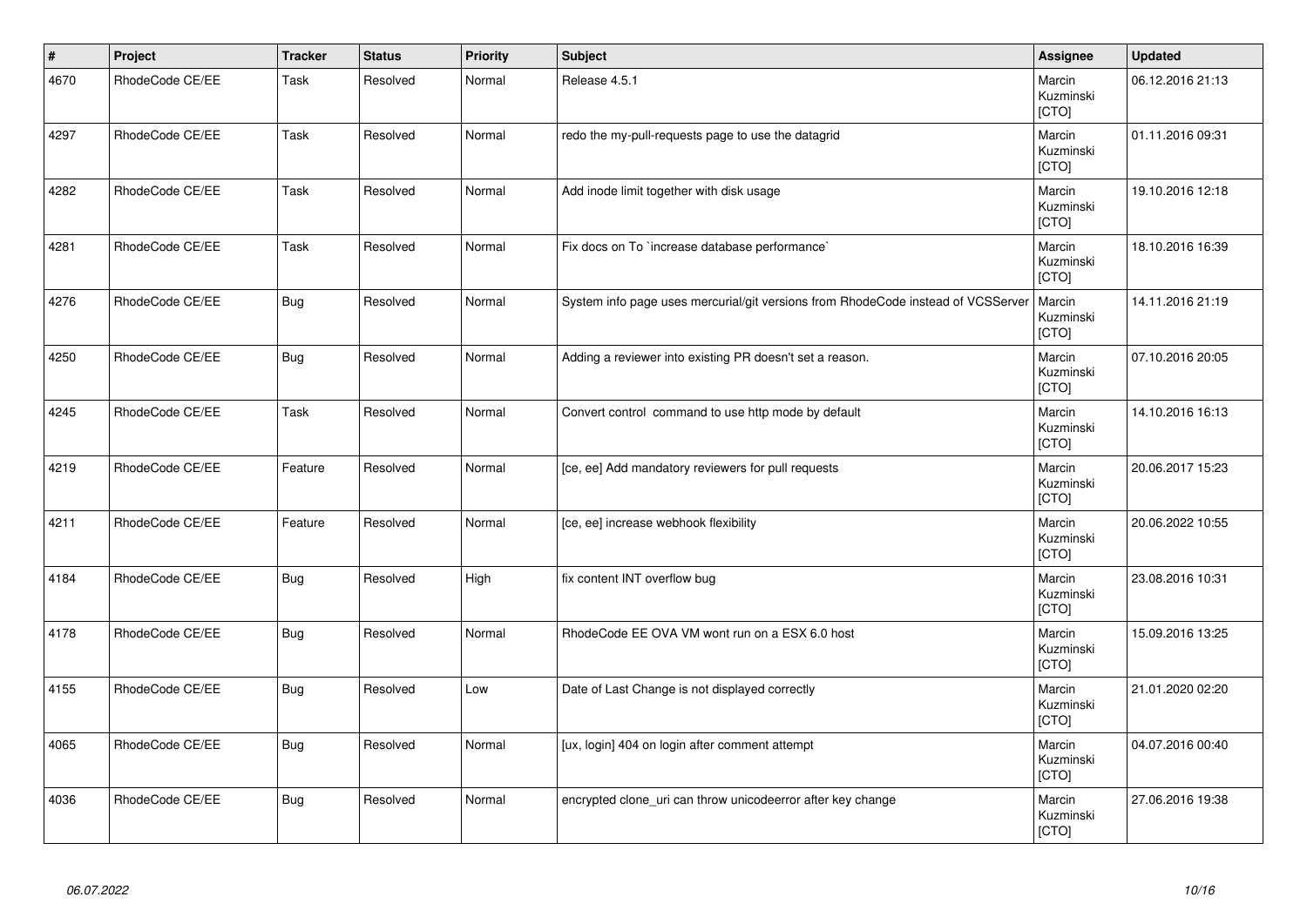| #    | Project              | <b>Tracker</b> | <b>Status</b> | <b>Priority</b> | <b>Subject</b>                                                                                       | <b>Assignee</b>              | <b>Updated</b>   |
|------|----------------------|----------------|---------------|-----------------|------------------------------------------------------------------------------------------------------|------------------------------|------------------|
| 3556 | RhodeCode CE/EE      | Task           | Resolved      | Normal          | Disable and rename initial repo scan flag                                                            | Marcin<br>Kuzminski<br>[CTO] | 22.04.2016 14:33 |
| 3549 | RhodeCode CE/EE      | Bug            | Resolved      | Normal          | [4.0.0 regression], file source links use last commit id instead of current commit id                | Marcin<br>Kuzminski<br>[CTO] | 21.04.2016 16:10 |
| 5587 | RhodeCode CE/EE      | Bug            | Resolved      | Normal          | Broken metatags in 4.18.1                                                                            | Marcin Lulek                 | 29.01.2020 11:46 |
| 4269 | RhodeCode CE/EE      | Support        | Resolved      | Normal          | Allow flash messages to be permanently surpressed                                                    | <b>Marcin Lulek</b>          | 14.10.2016 12:46 |
| 4279 | RhodeCode CE/EE      | Bug            | Resolved      | Normal          | re-captcha validation is broken                                                                      | Martin<br>Bornhold           | 26.10.2016 22:27 |
| 4277 | RhodeCode CE/EE      | Bug            | Resolved      | Normal          | [frontend] System info page does not work correctly in safari.                                       | Martin<br>Bornhold           | 04.11.2016 12:08 |
| 4273 | RhodeCode CE/EE      | Bug            | Resolved      | Urgent          | GIT executable not seen by vcsserver                                                                 | Martin<br>Bornhold           | 13.10.2016 15:45 |
| 4271 | RhodeCode CE/EE      | Bug            | Resolved      | Normal          | Browsing new repository groups via SVN issue                                                         | Martin<br>Bornhold           | 19.10.2016 11:11 |
| 4247 | RhodeCode CE/EE      | Bug            | Resolved      | Normal          | [vcs] Using current time as timestamp during archive creating leads to changing<br>hashes            | Martin<br>Bornhold           | 28.09.2016 12:07 |
| 4244 | RhodeCode CE/EE      | Support        | Resolved      | Normal          | mod_dav_svn template error when using auth_realm with spaces in it                                   | Martin<br>Bornhold           | 28.09.2016 12:07 |
| 4243 | RhodeCode CE/EE      | Support        | Resolved      | High            | Gist visibility update?                                                                              | Martin<br>Bornhold           | 27.09.2016 06:40 |
| 4237 | RhodeCode CE/EE      | Task           | Resolved      | Normal          | Enable HTTP support                                                                                  | Martin<br>Bornhold           | 12.10.2016 11:51 |
| 4203 | RhodeCode CE/EE      | Task           | Resolved      | Normal          | Get rid of svn.proxy.parent_path_root, and replace it with reading storage location<br>from Database | Martin<br>Bornhold           | 22.09.2016 14:31 |
| 3950 | RhodeCode CE/EE      | Bug            | Resolved      | Normal          | [ce, ee] trying to merge pr against a deleted branch/bookmark breaks the pr page                     | Martin<br>Bornhold           | 27.10.2016 16:12 |
| 1055 | RhodeCode CE/EE      | Feature        | Resolved      | Normal          | [pr, vcs] Expose the shadow repository of a pull request                                             | Martin<br>Bornhold           | 26.10.2016 10:33 |
| 5368 | RhodeCode CE/EE      | Feature        | Resolved      | Normal          | Mercurial: Close branch before merging it                                                            | Mathieu Cantin               | 21.01.2020 02:11 |
| 5523 | RhodeCode CE/EE      | Bug            | Resolved      | High            | user from AD is asked to change his password when logs in.                                           | Thierry<br>Wynsdau           | 28.05.2020 20:28 |
| 5516 | RhodeCode CE/EE      | Support        | Resolved      | High            | Cannot log into RhodeCode                                                                            | Thierry<br>Wynsdau           | 28.05.2020 20:28 |
| 5423 | Documentation        | Support        | Resolved      | Normal          | API-Documentation for Method "create repo group" faulty                                              |                              | 22.01.2018 16:23 |
| 5408 | Documentation        | Task           | Resolved      | Low             | Upate nginx documentation for non standard SSL port                                                  |                              | 12.07.2018 23:21 |
| 5153 | Documentation        | <b>Bug</b>     | Resolved      | Normal          | Documentation: /tmp permissions                                                                      |                              | 04.01.2017 13:02 |
| 3991 | RhodeCode Appenlight | Bug            | Resolved      | Normal          | report logs need upper margin                                                                        |                              | 21.06.2016 18:55 |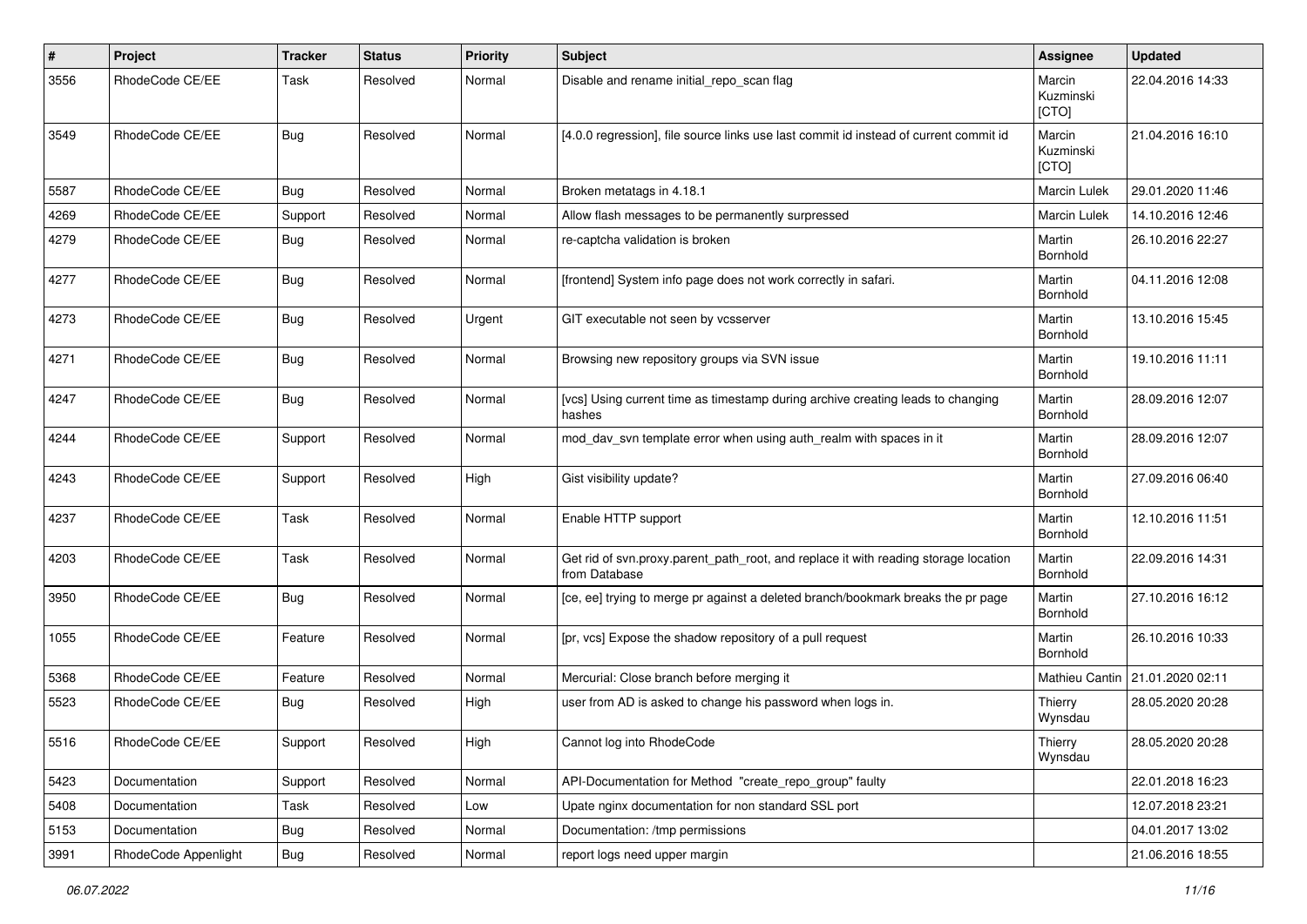| #    | Project              | <b>Tracker</b> | <b>Status</b> | <b>Priority</b> | <b>Subject</b>                                                                                                                         | <b>Assignee</b> | <b>Updated</b>   |
|------|----------------------|----------------|---------------|-----------------|----------------------------------------------------------------------------------------------------------------------------------------|-----------------|------------------|
| 3989 | RhodeCode Appenlight | Bug            | Resolved      | Normal          | even up report spacing                                                                                                                 |                 | 21.06.2016 18:55 |
| 5669 | RhodeCode CE/EE      | Bug            | Resolved      | Normal          | Mercurial commit messages doesn't show cyrillic symbols                                                                                |                 | 01.10.2021 10:39 |
| 5656 | RhodeCode CE/EE      | Bug            | Resolved      | Normal          | Error for branch permission page                                                                                                       |                 | 30.04.2021 08:53 |
| 5655 | RhodeCode CE/EE      | Bug            | Resolved      | Normal          | New public gist's id is always auto generated                                                                                          |                 | 01.07.2021 12:06 |
| 5652 | RhodeCode CE/EE      | Bug            | Resolved      | Normal          | Pull Requests: when title and descriptions contains character $\iint$ and () index out of<br>bound when attempting to comment/approve. |                 | 30.04.2021 08:53 |
| 5651 | RhodeCode CE/EE      | Bug            | Resolved      | Normal          | Pull requests can get stuck if the diff is too large (it was created by mistake but we<br>can't open it to delete it)                  |                 | 30.04.2021 08:53 |
| 5643 | RhodeCode CE/EE      | Feature        | Resolved      | Low             | jump to bottom of review                                                                                                               |                 | 30.04.2021 08:53 |
| 5642 | RhodeCode CE/EE      | Feature        | Resolved      | Normal          | pull request version column in commit list                                                                                             |                 | 30.04.2021 08:53 |
| 5636 | RhodeCode CE/EE      | Bug            | Resolved      | High            | Remap and Rescan 500 Internal Server Error                                                                                             |                 | 30.04.2021 08:53 |
| 5635 | RhodeCode CE/EE      | Feature        | Resolved      | Normal          | Remember column sorted by of the "Pull Requests You Participate In" table                                                              |                 | 30.11.2020 22:30 |
| 5634 | RhodeCode CE/EE      | Bug            | Resolved      | Normal          | Quick Search Toolbar bugs out if pull request contains unicode double quote<br>character "                                             |                 | 12.10.2020 23:13 |
| 5633 | RhodeCode CE/EE      | Bug            | Resolved      | Normal          | Moderately large pull requests fail because inefficient use of reviewer_data_json<br>column in pull requests table                     |                 | 12.10.2020 23:13 |
| 5623 | RhodeCode CE/EE      | Bug            | Resolved      | Normal          | Credentials for remote repository URL leaking in Repository Header                                                                     |                 | 22.07.2020 00:47 |
| 5622 | RhodeCode CE/EE      | Bug            | Resolved      | High            | Upgrade from 4.18.3 to 4.19.3 broke all PRs                                                                                            |                 | 28.07.2020 16:44 |
| 5621 | RhodeCode CE/EE      | Bug            | Resolved      | Urgent          | $LDAP + User Groups$ authentication plugin not working after upgrade to 4.19. $x$                                                      |                 | 15.06.2020 17:56 |
| 5620 | RhodeCode CE/EE      | Bug            | Resolved      | Normal          | Regression of mail rendering in Thunderbird                                                                                            |                 | 15.06.2020 16:45 |
| 5619 | RhodeCode CE/EE      | Bug            | Resolved      | Normal          | Setting Landing Commit to SVN Trunk results in Files tab hitting a 404                                                                 |                 | 04.06.2020 23:51 |
| 5614 | RhodeCode CE/EE      | Feature        | Resolved      | Normal          | Show context function name in hg diffs                                                                                                 |                 | 23.04.2020 13:43 |
| 5611 | RhodeCode CE/EE      | Feature        | Resolved      | Normal          | Add information "is the pull request up to date?" in the PR page                                                                       |                 | 03.10.2021 23:24 |
| 5609 | RhodeCode CE/EE      | Support        | Resolved      | Normal          | Change git diff algorithm                                                                                                              |                 | 31.03.2020 22:08 |
| 5605 | RhodeCode CE/EE      | Bug            | Resolved      | Normal          | Cannot set subversion compatibility to 1.10                                                                                            |                 | 30.03.2020 17:27 |
| 5603 | RhodeCode CE/EE      | Feature        | Resolved      | Normal          | Code search - highlight matching search terms                                                                                          |                 | 30.03.2020 11:16 |
| 5601 | RhodeCode CE/EE      | Feature        | Resolved      | Normal          | Default navigation should be by branch name not commit id                                                                              |                 | 04.06.2020 23:51 |
| 5596 | RhodeCode CE/EE      | Bug            | Resolved      | Normal          | Pull Request duplicated after description edit                                                                                         |                 | 14.04.2020 13:28 |
| 5594 | RhodeCode CE/EE      | Bug            | Resolved      | Normal          | Credentials in Repository Settings for Pull requests are exposed                                                                       |                 | 28.05.2020 20:25 |
| 5585 | RhodeCode CE/EE      | Feature        | Resolved      | Normal          | Minimize downtime on rccontrol upgrade                                                                                                 |                 | 27.03.2020 09:45 |
| 5583 | RhodeCode CE/EE      | Feature        | Resolved      | Normal          | rcextensions hook for pull request comment                                                                                             |                 | 23.04.2020 13:42 |
| 5575 | RhodeCode CE/EE      | <b>Bug</b>     | Resolved      | Low             | Filtering username containing '-' does not work in Admin audit log panel                                                               |                 | 20.01.2020 10:04 |
| 5574 | RhodeCode CE/EE      | Feature        | Resolved      | Normal          | hg: Information for external hooks                                                                                                     |                 | 30.07.2020 15:40 |
| 5573 | RhodeCode CE/EE      | <b>Bug</b>     | Resolved      | Normal          | Wrong notification Base Url for Email-Integrations                                                                                     |                 | 16.01.2020 08:53 |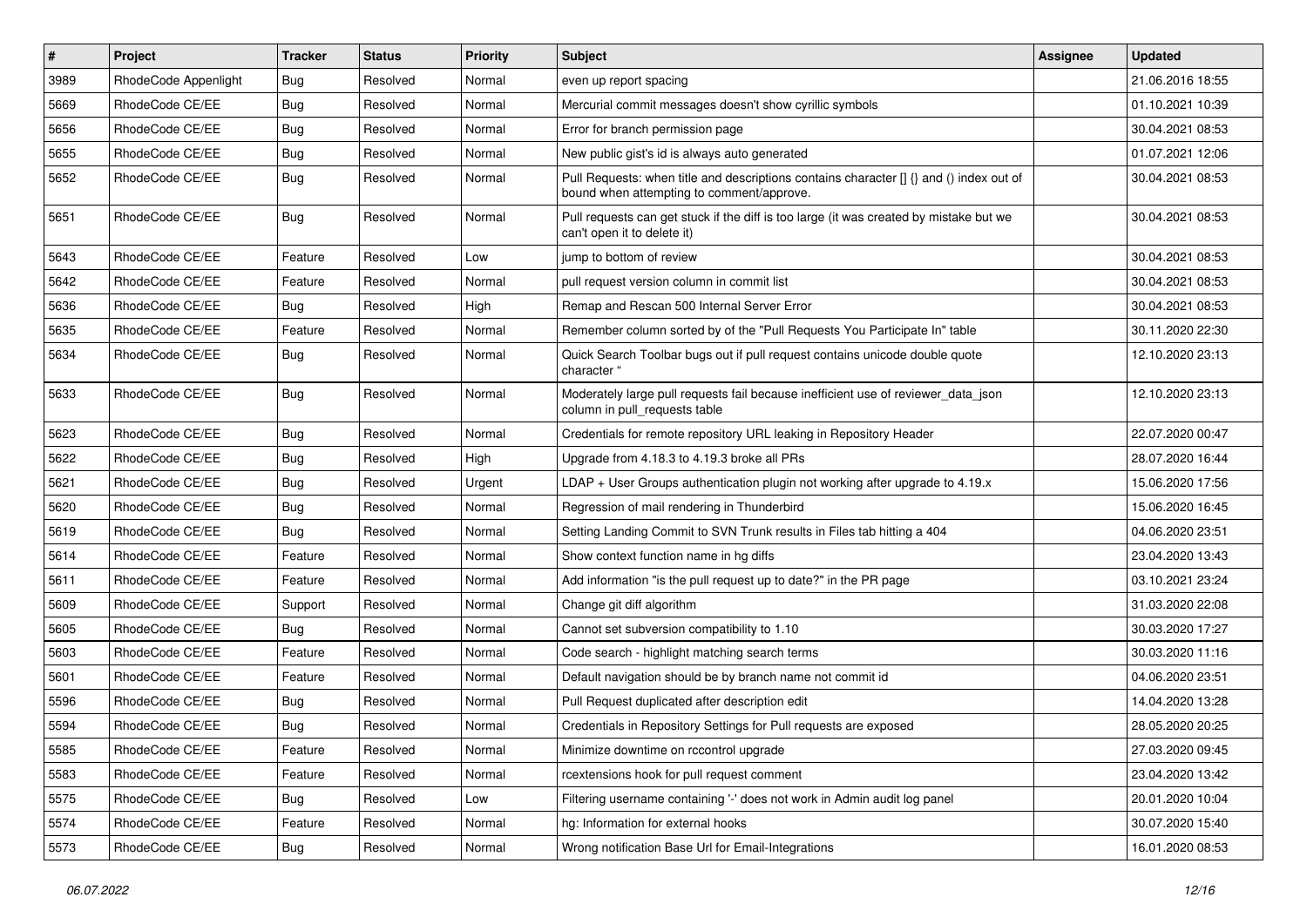| $\vert$ # | Project         | <b>Tracker</b> | <b>Status</b> | Priority | <b>Subject</b>                                                                                                                    | <b>Assignee</b> | <b>Updated</b>   |
|-----------|-----------------|----------------|---------------|----------|-----------------------------------------------------------------------------------------------------------------------------------|-----------------|------------------|
| 5571      | RhodeCode CE/EE | <b>Bug</b>     | Resolved      | Normal   | redmine does not work with firefox any more                                                                                       |                 | 25.10.2019 12:38 |
| 5569      | RhodeCode CE/EE | <b>Bug</b>     | Resolved      | Normal   | SshWrapper error                                                                                                                  |                 | 21.01.2020 02:02 |
| 5567      | RhodeCode CE/EE | <b>Bug</b>     | Resolved      | High     | Error after PR was updated                                                                                                        |                 | 20.01.2020 10:04 |
| 5561      | RhodeCode CE/EE | <b>Bug</b>     | Resolved      | Normal   | PR diff doesn't update when target changes                                                                                        |                 | 21.05.2020 11:53 |
| 5560      | RhodeCode CE/EE | <b>Bug</b>     | Resolved      | High     | Check all permission API function to flush caches for auth_perms                                                                  |                 | 08.06.2021 23:56 |
| 5558      | RhodeCode CE/EE | <b>Bug</b>     | Resolved      | Low      | Commit compare window covers text                                                                                                 |                 | 08.07.2019 18:12 |
| 5557      | RhodeCode CE/EE | <b>Bug</b>     | Resolved      | Normal   | Consider removing slashes from the RSS feed names                                                                                 |                 | 31.10.2019 19:54 |
| 5555      | RhodeCode CE/EE | <b>Bug</b>     | Resolved      | Normal   | Making Repository Public does not update the Default User Permissions                                                             |                 | 28.05.2020 20:26 |
| 5554      | RhodeCode CE/EE | Support        | Resolved      | Normal   | How to increase number of commits shown in pagination on dashboard and<br>changelog                                               |                 | 21.01.2020 02:08 |
| 5546      | RhodeCode CE/EE | Support        | Resolved      | Normal   | experiments with mercurial 4.9                                                                                                    |                 | 26.03.2019 09:23 |
| 5544      | RhodeCode CE/EE | Support        | Resolved      | Normal   | Use of authentication token with LDAP account results in account lockout when max<br>bad password attempts are configured in LDAP |                 | 27.02.2019 10:09 |
| 5537      | RhodeCode CE/EE | Task           | Resolved      | Normal   | Add owner to create pull request API                                                                                              |                 | 28.02.2019 13:52 |
| 5536      | RhodeCode CE/EE | Feature        | Resolved      | Low      | Ability to disable server-side SSH key generation                                                                                 |                 | 28.02.2019 13:52 |
| 5530      | RhodeCode CE/EE | <b>Bug</b>     | Resolved      | Normal   | Email integration has incorrect url                                                                                               |                 | 09.02.2019 10:33 |
| 5528      | RhodeCode CE/EE | <b>Bug</b>     | Resolved      | High     | Empty Unicode file causes the PR to return HTTP 500                                                                               |                 | 28.02.2019 13:52 |
| 5522      | RhodeCode CE/EE | <b>Bug</b>     | Resolved      | Low      | vcsserver fails when url contains extra "/"                                                                                       |                 | 28.02.2019 13:52 |
| 5521      | RhodeCode CE/EE | Bug            | Resolved      | Normal   | Proxing SVN http requests does not work when using prefix for rhodecode.                                                          |                 | 28.02.2019 13:52 |
| 5520      | RhodeCode CE/EE | Feature        | Resolved      | Normal   | Show the head commits shas when the merge is prevented due to multiple heads                                                      |                 | 28.02.2019 13:52 |
| 5518      | RhodeCode CE/EE | <b>Bug</b>     | Resolved      | Normal   | Zero-sized files in /rhodecode/config/rcextensions/examples                                                                       |                 | 21.01.2020 02:18 |
| 5517      | RhodeCode CE/EE | <b>Bug</b>     | Resolved      | Urgent   | Problem with upgrading to Community-4.15                                                                                          |                 | 11.12.2018 06:32 |
| 5515      | RhodeCode CE/EE | <b>Bug</b>     | Resolved      | Normal   | PR default reviewer is incorrect                                                                                                  |                 | 28.02.2019 13:52 |
| 5513      | RhodeCode CE/EE | <b>Bug</b>     | Resolved      | High     | Gist: GitHub flavoured markdown gist creation fails                                                                               |                 | 07.07.2019 22:21 |
| 5507      | RhodeCode CE/EE | <b>Bug</b>     | Resolved      | Normal   | Markdown rendering needs improvement                                                                                              |                 | 15.08.2019 15:40 |
| 5505      | RhodeCode CE/EE | Bug            | Resolved      | Normal   | Notification emails from RhodeCode is garbled in Outlook 2016 web client                                                          |                 | 07.12.2018 09:49 |
| 5502      | RhodeCode CE/EE | <b>Bug</b>     | Resolved      | High     | 500 error when using multiple custom branch permissions                                                                           |                 | 07.12.2018 09:49 |
| 5490      | RhodeCode CE/EE | Bug            | Resolved      | Normal   | Changes to repo group permissions via API are not audit logged                                                                    |                 | 28.02.2019 13:52 |
| 5489      | RhodeCode CE/EE | <b>Bug</b>     | Resolved      | High     | grant_user_permission_to_repo_group API call fails to set permissions on child<br>repos                                           |                 | 11.07.2018 09:57 |
| 5482      | RhodeCode CE/EE | <b>Bug</b>     | Resolved      | Normal   | Changing a repo's 'Remote pull uri' in its Settings fails with 'No repo type specified'                                           |                 | 31.10.2018 08:37 |
| 5469      | RhodeCode CE/EE | Feature        | Resolved      | Normal   | elastisearch > 2.x not supported ?                                                                                                |                 | 21.01.2020 02:19 |
| 5461      | RhodeCode CE/EE | <b>Bug</b>     | Resolved      | Normal   | Changes to user group permissions via API are not audit logged                                                                    |                 | 30.08.2018 09:47 |
| 5457      | RhodeCode CE/EE | Bug            | Resolved      | Normal   | Internal server error on full-text search settings page with Elasticsearch                                                        |                 | 16.04.2018 09:08 |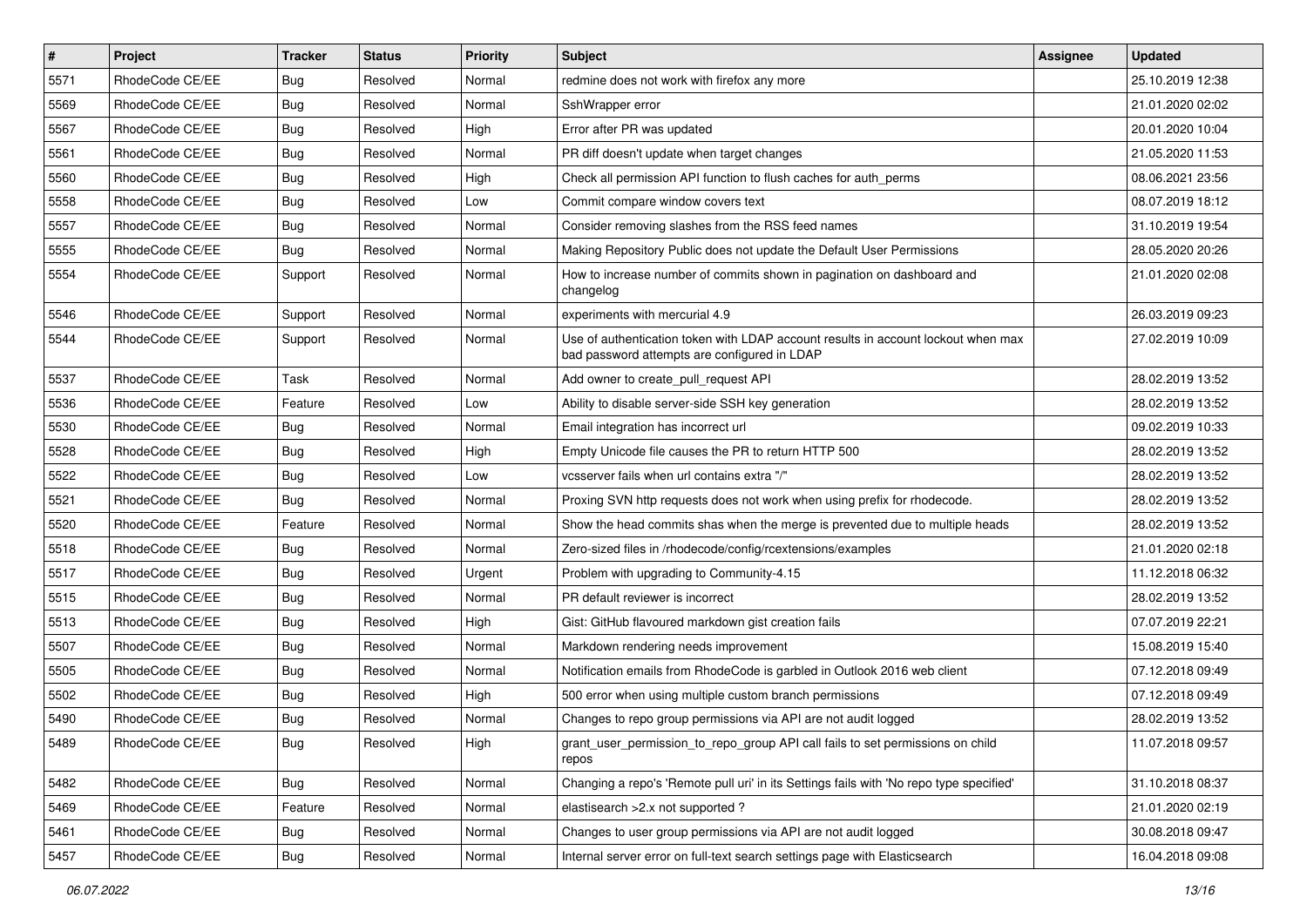| $\sharp$ | Project         | <b>Tracker</b> | <b>Status</b> | Priority  | <b>Subject</b>                                                                           | <b>Assignee</b> | <b>Updated</b>   |
|----------|-----------------|----------------|---------------|-----------|------------------------------------------------------------------------------------------|-----------------|------------------|
| 5444     | RhodeCode CE/EE | Bug            | Resolved      | Normal    | Error while creating a pull request on a Mercurial repository                            |                 | 17.04.2018 22:29 |
| 5436     | RhodeCode CE/EE | Bug            | Resolved      | High      | Unable To Open Pull Request in 4.11.2                                                    |                 | 14.02.2018 11:14 |
| 5434     | RhodeCode CE/EE | Bug            | Resolved      | Immediate | Locale problem                                                                           |                 | 01.10.2021 09:51 |
| 5433     | RhodeCode CE/EE | <b>Bug</b>     | Resolved      | High      | RhodeCode Community 4.11 doesn't handle HG largefiles extension                          |                 | 01.02.2018 20:08 |
| 5412     | RhodeCode CE/EE | Bug            | Resolved      | Normal    | Webhook for "pullrequest commented" event returns incomplete data                        |                 | 27.02.2018 18:00 |
| 5396     | RhodeCode CE/EE | Feature        | Resolved      | Normal    | Merge state with shadow repo should be created during pull request                       |                 | 12.10.2017 21:57 |
| 5395     | RhodeCode CE/EE | Support        | Resolved      | Normal    | Svn protocols and performance                                                            |                 | 04.04.2019 18:08 |
| 5391     | RhodeCode CE/EE | Task           | Resolved      | High      | Secure Email change                                                                      |                 | 17.04.2018 21:50 |
| 5381     | RhodeCode CE/EE | Bug            | Resolved      | Normal    | Email integration changeset links invalid                                                |                 | 06.09.2017 12:29 |
| 5380     | RhodeCode CE/EE | Bug            | Resolved      | Normal    | repo commits pageintion error                                                            |                 | 06.09.2017 19:16 |
| 5379     | RhodeCode CE/EE | Bug            | Resolved      | Normal    | Journal RSS feed errors                                                                  |                 | 01.09.2017 16:40 |
| 5376     | RhodeCode CE/EE | Bug            | Resolved      | Normal    | error: pretxnchangegroup.acl hook failed: acl: user "" denied on branch "default"        |                 | 16.08.2017 19:45 |
| 5375     | RhodeCode CE/EE | Support        | Resolved      | Normal    | How do I configure "Go to" to just search repository names?                              |                 | 16.08.2017 18:00 |
| 5343     | RhodeCode CE/EE | Task           | Resolved      | Normal    | SSH key management and SSH support                                                       |                 | 18.08.2017 23:50 |
| 5337     | RhodeCode CE/EE | Bug            | Resolved      | Normal    | Possible memory leak after few Git Pull Requests                                         |                 | 08.08.2017 13:08 |
| 5321     | RhodeCode CE/EE | Feature        | Resolved      | Normal    | Audit logs                                                                               |                 | 21.06.2017 12:49 |
| 5304     | RhodeCode CE/EE | <b>Bug</b>     | Resolved      | Normal    | Email template not correct                                                               |                 | 31.10.2018 08:36 |
| 5297     | RhodeCode CE/EE | Bug            | Resolved      | Normal    | Locale fails on a SuSE system                                                            |                 | 31.10.2018 08:36 |
| 5277     | RhodeCode CE/EE | Bug            | Resolved      | Normal    | table id=user list table - Ajax error                                                    |                 | 13.04.2017 01:04 |
| 5272     | RhodeCode CE/EE | Feature        | Resolved      | Normal    | Pull Request checklist                                                                   |                 | 21.01.2020 02:09 |
| 5266     | RhodeCode CE/EE | Bug            | Resolved      | Normal    | Validate if changes in target branches get's propagated on Pull request updates          |                 | 05.04.2017 18:10 |
| 5265     | RhodeCode CE/EE | Task           | Resolved      | Normal    | Enable phases support                                                                    |                 | 11.05.2017 11:10 |
| 5259     | RhodeCode CE/EE | Bug            | Resolved      | Normal    | user-journal storage changes                                                             |                 | 12.04.2017 00:04 |
| 5235     | RhodeCode CE/EE | Task           | Resolved      | Normal    | relative image support                                                                   |                 | 10.03.2017 23:37 |
| 5229     | RhodeCode CE/EE | Task           | Resolved      | Normal    | add support for https://clipboardjs.com/                                                 |                 | 21.01.2020 02:19 |
| 5225     | RhodeCode CE/EE | Task           | Resolved      | Normal    | add tag of author/contribitor to comments                                                |                 | 11.05.2017 11:10 |
| 5221     | RhodeCode CE/EE | Task           | Resolved      | Normal    | Missing comment type in emails                                                           |                 | 19.02.2017 21:46 |
| 5213     | RhodeCode CE/EE | <b>Bug</b>     | Resolved      | Normal    | Fixing Apache Proxy timeout issues                                                       |                 | 14.02.2017 09:44 |
| 5210     | RhodeCode CE/EE | Bug            | Resolved      | Normal    | webook problems                                                                          |                 | 13.02.2017 19:43 |
| 5207     | RhodeCode CE/EE | Task           | Resolved      | Low       | Release 4.6.1                                                                            |                 | 13.02.2017 18:04 |
| 5203     | RhodeCode CE/EE | Task           | Resolved      | Normal    | optimise large repos speed                                                               |                 | 08.09.2017 16:10 |
| 5202     | RhodeCode CE/EE | Task           | Resolved      | Normal    | run git gc and git repack on GIT repos when we have a scheduler via celery in<br>pyramid |                 | 04.12.2017 20:49 |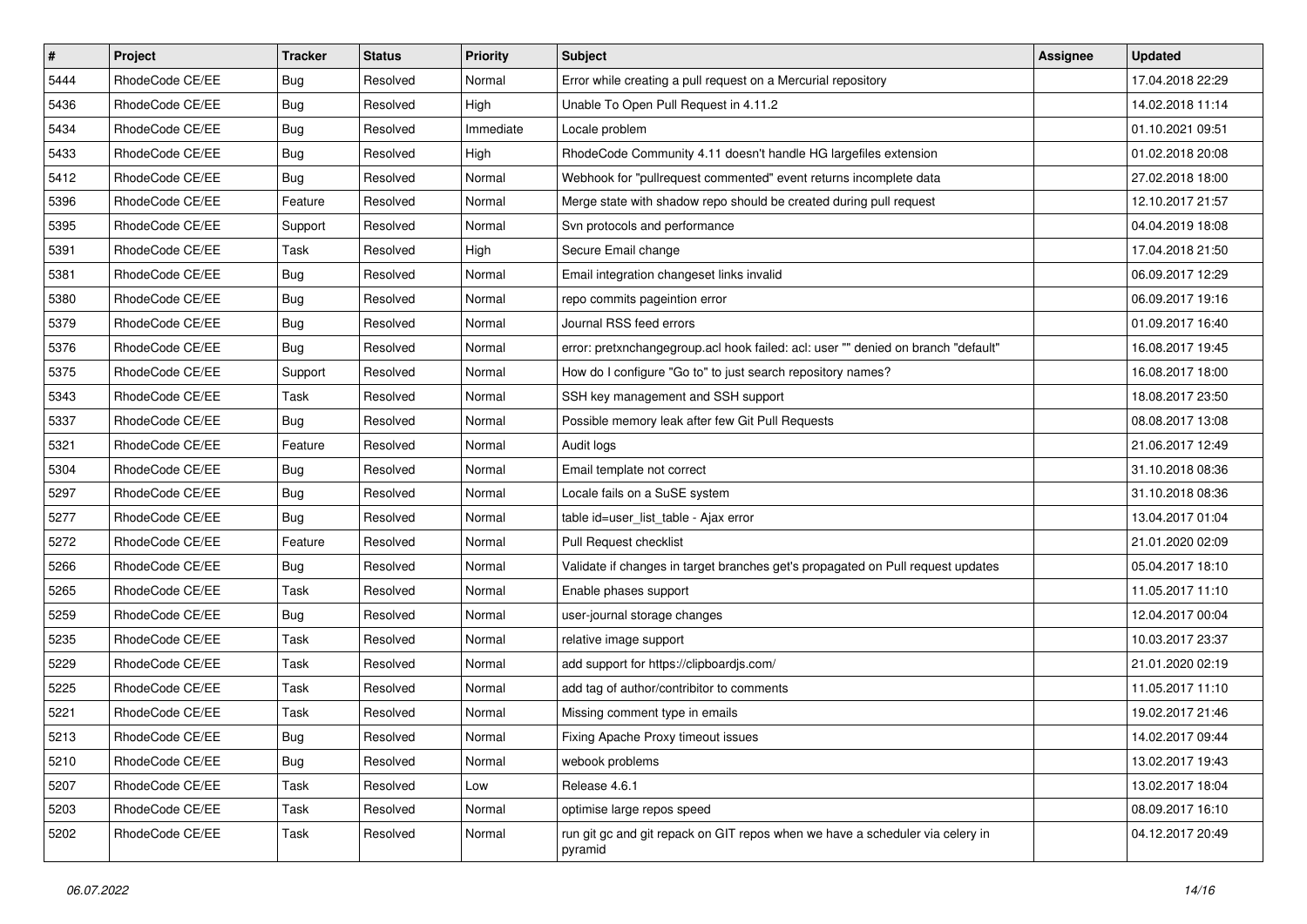| $\vert$ # | Project         | <b>Tracker</b> | <b>Status</b> | <b>Priority</b> | <b>Subject</b>                                                                                        | <b>Assignee</b> | <b>Updated</b>   |
|-----------|-----------------|----------------|---------------|-----------------|-------------------------------------------------------------------------------------------------------|-----------------|------------------|
| 5201      | RhodeCode CE/EE | Task           | Resolved      | Normal          | API: implement describe-methods                                                                       |                 | 13.02.2017 15:57 |
| 5198      | RhodeCode CE/EE | Task           | Resolved      | Normal          | remove pyro4 from enterprise                                                                          |                 | 07.02.2017 19:28 |
| 5187      | RhodeCode CE/EE | Feature        | Resolved      | Normal          | changelog dynamic loading of commits                                                                  |                 | 12.06.2018 12:31 |
| 5184      | RhodeCode CE/EE | Task           | Resolved      | Normal          | bump pyramid to 1.7.X                                                                                 |                 | 06.02.2017 21:50 |
| 5164      | RhodeCode CE/EE | <b>Bug</b>     | Resolved      | Normal          | non-web calls are leaking session objects                                                             |                 | 13.01.2017 01:30 |
| 4678      | RhodeCode CE/EE | Task           | Resolved      | Normal          | Release 4.5.2                                                                                         |                 | 19.12.2016 17:32 |
| 4677      | RhodeCode CE/EE | Support        | Resolved      | High            | API get repo refs not working?                                                                        |                 | 19.12.2016 11:46 |
| 4676      | RhodeCode CE/EE | <b>Bug</b>     | Resolved      | Normal          | Some admin passwords can make installation fail                                                       |                 | 16.12.2016 16:16 |
| 4675      | RhodeCode CE/EE | <b>Bug</b>     | Resolved      | Normal          | Disk free inodes are displayed incorrectly                                                            |                 | 13.12.2016 22:41 |
| 4666      | RhodeCode CE/EE | Task           | Resolved      | Normal          | Bump git and mercurial to latest versions                                                             |                 | 02.12.2016 19:01 |
| 4306      | RhodeCode CE/EE | Bug            | Resolved      | Normal          | Issue to push file with character # on a SVN                                                          |                 | 03.04.2017 16:44 |
| 4305      | RhodeCode CE/EE | Task           | Resolved      | Normal          | Meta-tagging could be excluded from limit                                                             |                 | 09.11.2016 19:27 |
| 4304      | RhodeCode CE/EE | <b>Bug</b>     | Resolved      | High            | Search: Internal Server Error                                                                         |                 | 26.11.2016 16:26 |
| 4283      | RhodeCode CE/EE | Task           | Resolved      | Normal          | bump whoosh to 2.7.4 release                                                                          |                 | 13.12.2016 21:08 |
| 4274      | RhodeCode CE/EE | <b>Bug</b>     | Resolved      | Normal          | 500 error when push big objects                                                                       |                 | 13.02.2017 19:53 |
| 4266      | RhodeCode CE/EE | Bug            | Resolved      | Normal          | Error 500 on integrations page after setting up Webhook                                               |                 | 17.10.2016 15:35 |
| 4235      | RhodeCode CE/EE | Task           | Resolved      | High            | Support GIT LFS server                                                                                |                 | 23.03.2017 17:24 |
| 4227      | RhodeCode CE/EE | Support        | Resolved      | Normal          | VBScript files detected as text/plain - no syntax highlighting                                        |                 | 14.09.2016 22:38 |
| 4207      | RhodeCode CE/EE | Feature        | Resolved      | Normal          | Support for obsolescence markers in changelog UI                                                      |                 | 19.05.2017 16:14 |
| 4206      | RhodeCode CE/EE | Bug            | Resolved      | High            | Error creating SVN groups                                                                             |                 | 15.09.2016 13:24 |
| 4192      | RhodeCode CE/EE | Feature        | Resolved      | Normal          | [ce, ee] slack/hipchat integrations group commits by branch pushed                                    |                 | 09.09.2016 19:01 |
| 4169      | RhodeCode CE/EE | Task           | Resolved      | Normal          | re-architecture celery support                                                                        |                 | 17.11.2017 19:21 |
| 4166      | RhodeCode CE/EE | <b>Bug</b>     | Resolved      | Urgent          | [ce] Rhodecode crashing after MySQL error                                                             |                 | 23.08.2016 23:35 |
| 4151      | RhodeCode CE/EE | Task           | Resolved      | Normal          | [packaging] Subversion to current 1.9.X                                                               |                 | 09.09.2016 10:18 |
| 4140      | RhodeCode CE/EE | Task           | Resolved      | Normal          | Check middleware chain status, and Verify that special middleware is catching<br>exceptions correctly |                 | 23.08.2016 12:13 |
| 4108      | RhodeCode CE/EE | Task           | Resolved      | Normal          | Release 4.2.2                                                                                         |                 | 14.10.2016 13:08 |
| 4090      | RhodeCode CE/EE | <b>Bug</b>     | Resolved      | Normal          | test ticket                                                                                           |                 | 09.03.2021 20:39 |
| 4089      | RhodeCode CE/EE | <b>Bug</b>     | Resolved      | Normal          | svn repository does not exist                                                                         |                 | 12.06.2018 12:29 |
| 4081      | RhodeCode CE/EE | Support        | Resolved      | Normal          | Receiving server 500 error when trying to clone repo from windows client using<br>eclipse             |                 | 12.07.2016 14:30 |
| 4044      | RhodeCode CE/EE | Feature        | Resolved      | Normal          | <b>Branch permissions</b>                                                                             |                 | 30.08.2018 09:48 |
| 4003      | RhodeCode CE/EE | Task           | Resolved      | Normal          | User personal repository groups improvements                                                          |                 | 07.11.2016 16:12 |
| 3999      | RhodeCode CE/EE | Feature        | Resolved      | Normal          | Add `send account information` to user creation page                                                  |                 | 28.06.2016 15:22 |